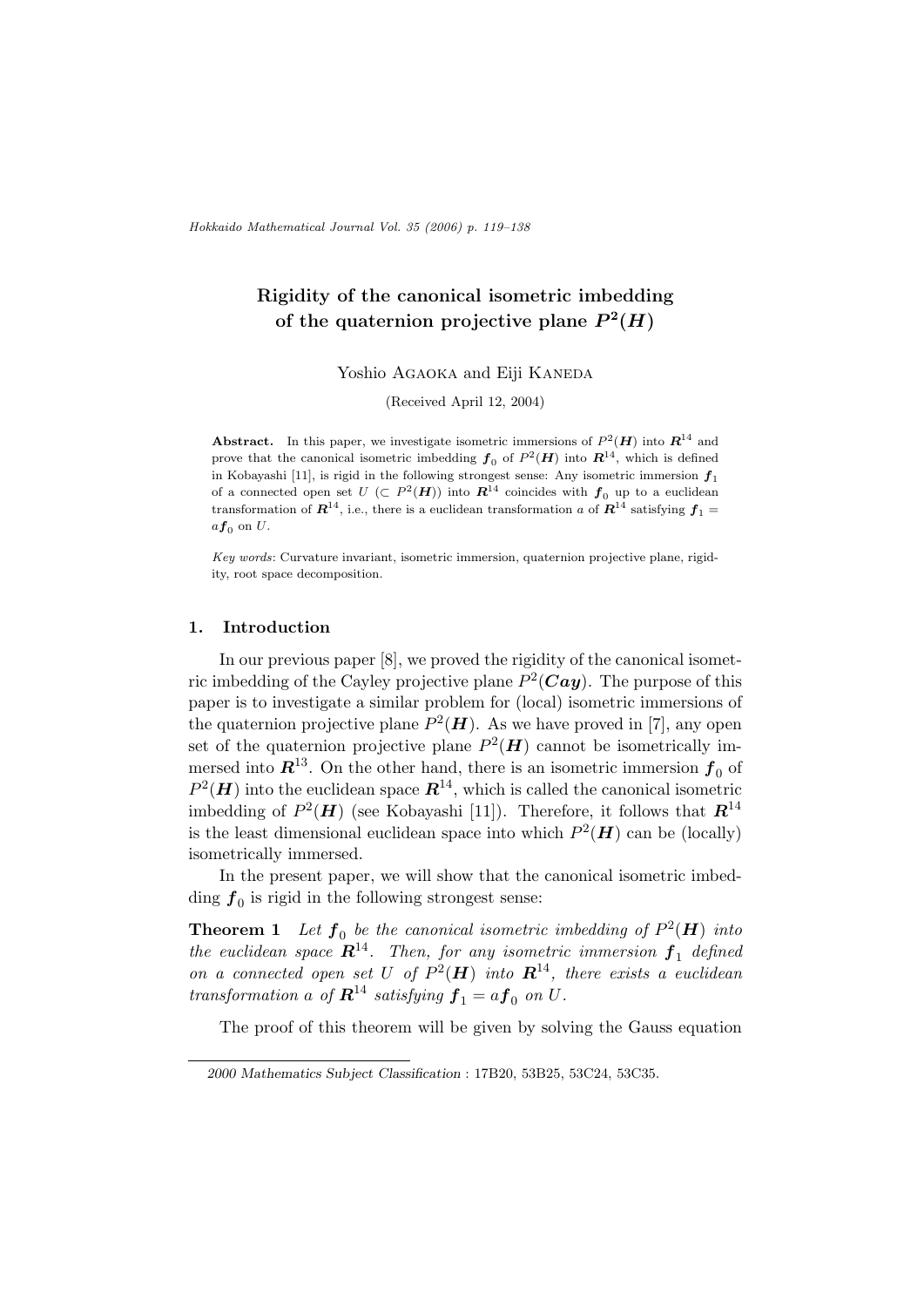associated with the isometric imbeddings (immersions) of  $P^2(\mathbf{H})$  into  $\mathbf{R}^{14}$ in the same line of [8] (see Theorem 7). We use the same notations and terminology as those of the previous papers [6], [7] and [8].

## 2. The quaternion projective plane  $P^2(H)$

In this section we review the structure of the quaternion projective plane  $P^2(H)$  and prepare several formulas concerning the bracket operation.

As is well-known,  $P^2(\mathbf{H})$  can be represented by  $P^2(\mathbf{H}) = G/K$ , where  $G = Sp(3)$  and  $K = Sp(2) \times Sp(1)$ . Let g (resp.  $\mathfrak{k}$ ) be the Lie algebra of G (resp. K) and let  $\mathfrak{g} = \mathfrak{k} + \mathfrak{m}$  be the canonical decomposition of  $\mathfrak{g}$ associated with the symmetric pair  $(G, K)$ . We denote by  $( , )$  the inner product of  $\mathfrak g$  given by the (−1)-multiple of the Killing form of  $\mathfrak g$ . As usual, we can identify **m** with the tangent space  $T_o(G/K)$  at the origin  $o = \{K\}.$ We assume that the G-invariant Riemannian metric  $g$  of  $G/K$  satisfies

$$
g_o(X, Y) = (X, Y), \quad X, Y \in \mathfrak{m}.
$$

Then, it is well-known that at the origin  $\sigma$  the Riemannian curvature tensor  $R$  of type  $(1, 3)$  is given by

$$
R_o(X, Y)Z = -[[X, Y], Z], \qquad \forall X, Y, Z \in \mathfrak{m}.
$$

We now take a maximal abelian subspace  $\mathfrak a$  of  $\mathfrak m$  and fix it in the following discussions. We note that since  $\text{rank}(P^2(\mathbf{H})) = 1$ , we have dim  $\mathfrak{a} = 1$ .

For each element  $\lambda \in \mathfrak{a}$  we define two subspaces  $\mathfrak{k}(\lambda)$  (⊂  $\mathfrak{k}$ ) and  $\mathfrak{m}(\lambda)$  $(\subset \mathfrak{m})$  by

$$
\mathfrak{k}(\lambda) = \Big\{ X \in \mathfrak{k} \Big| [H, [H, X]] = -(\lambda, H)^2 X, \quad \forall H \in \mathfrak{a} \Big\},
$$
  

$$
\mathfrak{m}(\lambda) = \Big\{ Y \in \mathfrak{m} \Big| [H, [H, Y]] = -(\lambda, H)^2 Y, \quad \forall H \in \mathfrak{a} \Big\}.
$$

Let  $\Sigma$  be the set of all non-zero restricted roots. (An element  $\lambda \in \mathfrak{a}$  is called a restricted root if  $m(\lambda) \neq 0$ .) As is known, there is a restricted root  $\mu$  such that  $\Sigma = {\pm \mu, \pm 2\mu}$ . We take and fix such a restricted root  $\mu$ . For each integer *i* we set  $\mathfrak{k}_i = \mathfrak{k}(|i|\mu)$ ,  $\mathfrak{m}_i = \mathfrak{m}(|i|\mu)$  ( $|i| \leq 2$ ),  $\mathfrak{k}_i = \mathfrak{m}_i = 0$  ( $|i| > 2$ ). Then, we have  $\mathfrak{m}_0 = \mathfrak{a} = \mathbb{R}\mu$  and

$$
\mathfrak{k} = \mathfrak{k}_0 + \mathfrak{k}_1 + \mathfrak{k}_2 \quad (\text{orthogonal direct sum}),
$$
  

$$
\mathfrak{m} = \mathfrak{m}_0 + \mathfrak{m}_1 + \mathfrak{m}_2 \quad (\text{orthogonal direct sum}).
$$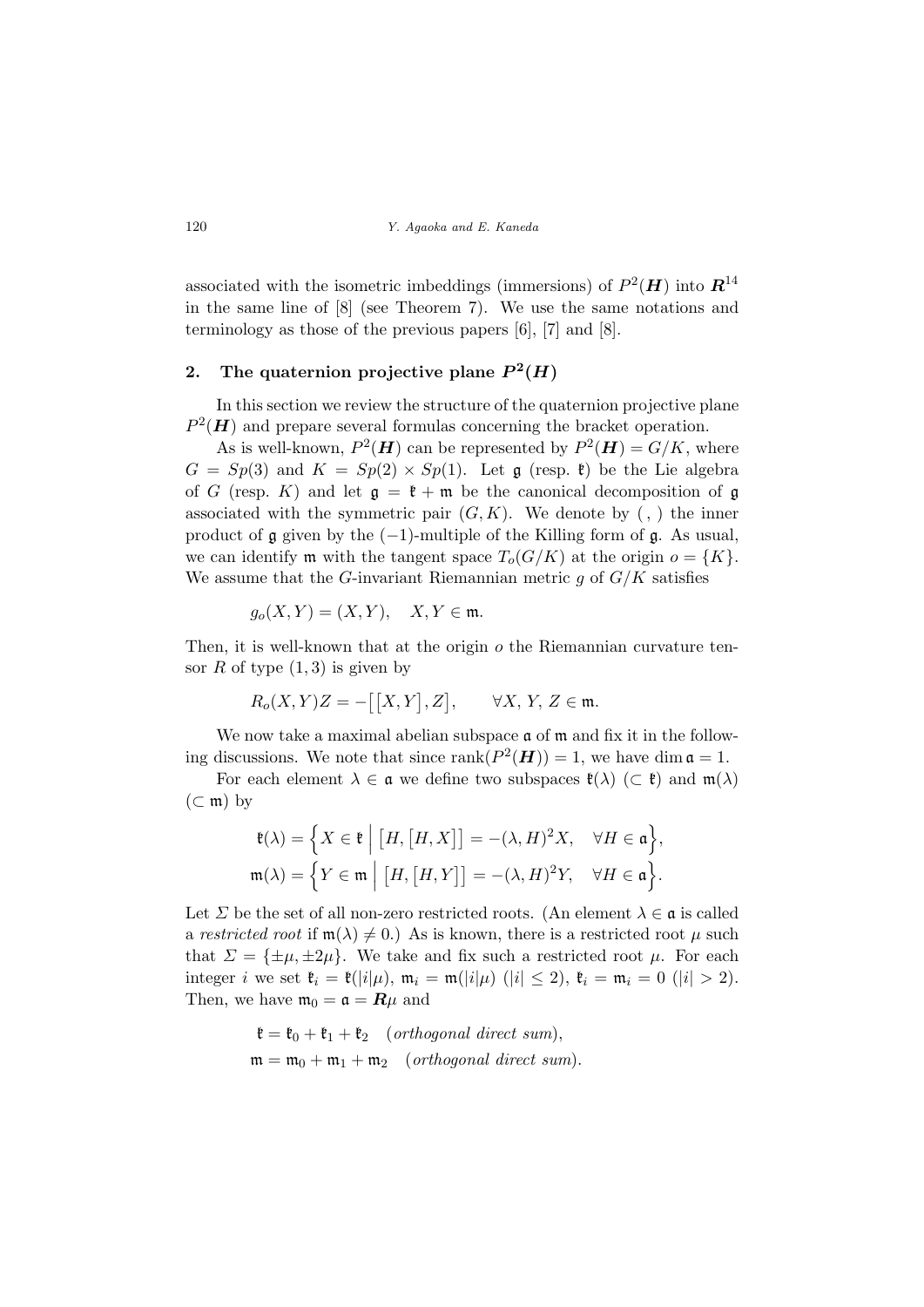The dimensions of the factors are given by dim  $\mathfrak{k}_0 = 6$ , dim  $\mathfrak{k}_1 = \dim \mathfrak{m}_1 = 4$ and dim  $\mathfrak{k}_2 = \dim \mathfrak{m}_2 = 3$  (precisely, see [7]).

We now show several formulas concerning the bracket operation of  $g$ . By the definition of the subspaces  $\mathfrak{k}_i$  and  $\mathfrak{m}_i$  we easily have

$$
[\mathfrak{k}_i, \mathfrak{k}_j] \subset \mathfrak{k}_{i+j} + \mathfrak{k}_{i-j}, \quad [\mathfrak{m}_i, \mathfrak{m}_j] \subset \mathfrak{k}_{i+j} + \mathfrak{k}_{i-j}, \quad [\mathfrak{k}_i, \mathfrak{m}_j] \subset \mathfrak{m}_{i+j} + \mathfrak{m}_{i-j}.
$$
\n(2.1)

Moreover, we have

**Proposition 2** Let  $Y_0$ ,  $Y'_0 \in \mathfrak{a} + \mathfrak{m}_2$ ,  $Y_1$ ,  $Y'_1 \in \mathfrak{m}_1$ . Then:

$$
[Y_i, [Y_i, Y'_j]] = -(1 + 3\delta_{ij})(\mu, \mu) \{ (Y_i, Y_i)Y'_j - (Y_i, Y'_j)Y_i \},
$$
  
\n
$$
(i, j = 0, 1), (2.2)
$$
  
\n
$$
[Y_i, [Y'_i, Y_j]] + [Y'_i, [Y_i, Y_j]] = -2(\mu, \mu)(Y_i, Y'_i)Y_j, (i, j = 0, 1, i \neq j),
$$
  
\n
$$
[Y_i, [Y_i, X_1]] = -(\mu, \mu)(Y_i, Y_i)X_1, \quad \forall X_1 \in \mathfrak{k}_1 \quad (i = 0, 1),
$$
  
\n(2.4)

where  $\delta_{ij}$  denotes the Kronecker delta.

*Proof.* We first prove (2.2). Assume that  $i = j$  and  $Y_i \neq 0$ . Set  $Y''_i = Y'_i$  –  $(Y'_i, Y_i)/(Y_i, Y_i) \cdot Y_i$ . Then, we know that  $(Y_i, Y''_i) = 0$  and that  $Y''_i \in \mathfrak{a} + \mathfrak{m}_2$ if  $i = 0$  and  $Y''_i \in \mathfrak{m}_1$  if  $i = 1$ . Hence, by Proposition 10 of [7], we have  $Y_i$ ,  $[Y_i, Y''_i]$  = -4( $\mu$ ,  $\mu$ )( $Y_i$ ,  $Y_i$ ) $Y''_i$ . Therefore, we can easily obtain (2.2) in the case  $i = j$ . In the case  $i \neq j$ , (2.2) directly follows from Proposition 10 of [7].

We next prove (2.3). Since  $i \neq j$ , it follows that  $(Y_i, Y_j) = (Y'_i, Y_j) = 0$ . we hext prove (2.3). Since  $i \neq j$ , it follows that  $(Y_i, Y_j) = (Y_i, Y_j) = 0$ .<br>Hence, by (2.2) we have  $[Y_i + Y'_i, [Y_i + Y'_i, Y_j]] = -(\mu, \mu)(Y_i + Y'_i, Y_i + Y'_i)Y_j$ . This, together with  $[Y_i, [Y_i, Y_j]] = -(\mu, \mu)(Y_i, Y_i)Y_j$  and  $[Y'_i, [Y'_i, Y_j]] =$  $-(\mu, \mu)(Y'_i, Y'_i)Y_j$ , proves (2.3). ¤

 $\mu_{\mathcal{U}}(r_i, r_i | r_j)$ , proves (2.3).<br>We finally prove (2.4). We note that  $[Y_1, \mathfrak{a} + \mathfrak{m}_2]$  $=$   $\mathfrak{k}_1$  holds for any We finally prove (2.4). We note that  $\lfloor t_1, \mathfrak{a} + \mathfrak{m}_2 \rfloor = \mathfrak{r}_1$  holds for any  $Y_1 \in \mathfrak{m}_1 \ (\neq 0)$ . In fact, it is easy to see  $\lfloor Y_1, \mathfrak{a} + \mathfrak{m}_2 \rfloor \subset \mathfrak{k}_1$  (see (2.1)).  $Y_1 \in \mathfrak{m}_1 \ (\neq 0)$ . In fact, it is easy to see  $\lfloor Y_1, \mathfrak{a} + \mathfrak{m}_2 \rfloor \subset \mathfrak{r}_1$  (see (2.1)).<br>Moreover, the map  $\mathfrak{a} + \mathfrak{m}_2 \ni Y_0' \longmapsto [Y_1, Y_0'] \in \mathfrak{k}_1$  is bijective, because  $[Y_1, Y'_0] \neq 0$  if  $Y'_0 \in \mathfrak{a} + \mathfrak{m}_2$   $(Y'_0 \neq 0)$  (recall that rank $(P^2(H)) = 1$ ) and  $\lfloor t_1, t_0 \rfloor \neq 0$  if  $t_0 \in \mathfrak{a} + \mathfrak{m}_2$   $\lfloor t_0 \neq 0 \rfloor$  (recall that  $\tanh(r \cdot (\mathbf{H})) = 1$ ) and<br>because  $\dim(\mathfrak{a} + \mathfrak{m}_2) = \dim \mathfrak{k}_1$ . Let  $X_1 \in \mathfrak{k}_1$ . Then, by  $[Y_1, \mathfrak{a} + \mathfrak{m}_2] = \mathfrak{k}_1$  we because dim $(\mathfrak{u} + \mathfrak{m}_2) = \dim \mathfrak{r}_1$ . Let  $X_1 \in \mathfrak{r}_1$ . Then, by  $\lfloor r_1, \mathfrak{u} + \mathfrak{m}_2 \rfloor = \mathfrak{r}_1$  we<br>can take an element  $Y_0' \in \mathfrak{a} + \mathfrak{m}_2$  such that  $[Y_1, Y_0'] = X_1$ . Now, applying can take an element  $Y_0 \in \mathfrak{a} + \mathfrak{m}_2$  such that  $[Y_1, Y_0] = X_1$ . Now, applying<br>ad  $Y_1$  to the equality  $[Y_1, [Y_1, Y_0]] = -(\mu, \mu)(Y_1, Y_1)Y_0'$  (see (2.2)), we have  $Y_1, [Y_1, X_1] = -(\mu, \mu)(Y_1, Y_1)X_1$ , proving (2.4) for the case  $i = 1$ . Similarly, we can prove  $(2.4)$  for the case  $i = 0$ .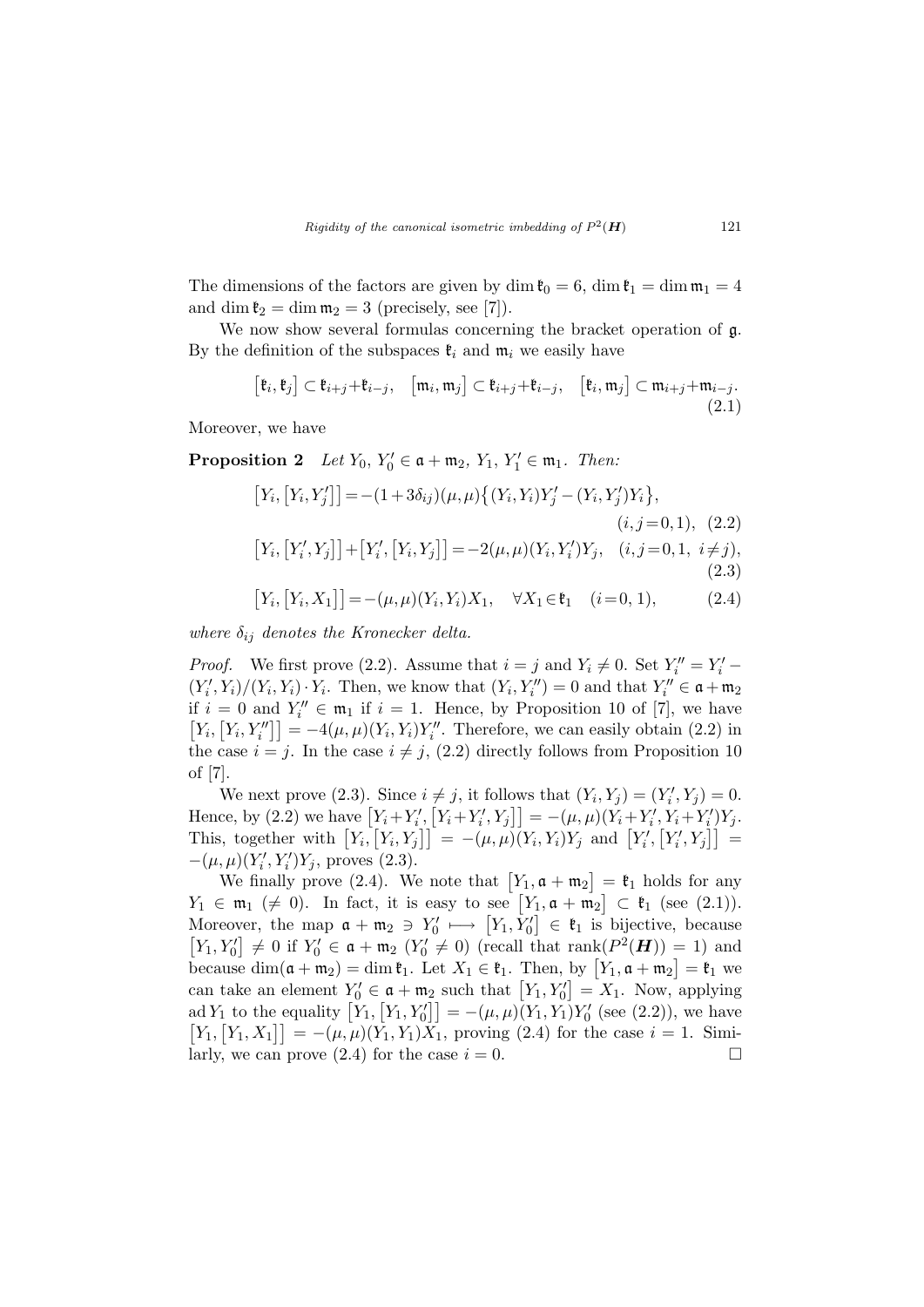Let  $Y_0, Y'_0 \in \mathfrak{a} + \mathfrak{m}_2$ . Define a linear mapping  $L(Y_0, Y'_0)$  of  $\mathfrak{m}_1$  to  $\mathfrak{m}$  by

$$
L(Y_0, Y'_0)Y_1 = [Y_0, [Y'_0, Y_1]], \t Y_1 \in \mathfrak{m}_1.
$$

Then, we have

**Proposition 3** Let  $Y_0, Y'_0 \in \mathfrak{a} + \mathfrak{m}_2$ . Then: (1)  $L(Y_0, Y'_0)$  $m_1 \subset m_1$ . The transpose of  $L(Y_0, Y'_0)$  with respect to  $(,)$  is given by  $L(Y'_0, Y_0)$ , i.e.,  ${}^t L(Y_0, Y'_0) = L(Y'_0, Y_0)$ . (2) Let  $\mathbf{1}_{\mathfrak{m}_1}$  be the identity map of  $\mathfrak{m}_1$ . Then: (2a)  $L(Y_0, Y'_0) + L(Y'_0, Y_0) = -2(\mu, \mu)(Y_0, Y'_0) \mathbf{1}_{\mathfrak{m}_1};$ 

(2b)  $L(Y_0, Y'_0) \cdot L(Y'_0, Y_0) = (\mu, \mu)^2 (Y_0, Y_0) (Y'_0, Y'_0) \mathbf{1}_{\mathfrak{m}_1}$ .

*Proof.* The assertion (1) is clear from (2.1) and the ad g-invariance of *Froof.* The assertion (1) is clear from (2.1) and the add-invariance of  $\left(Y_0, Y_1\right] \in \mathfrak{k}_1$ , we have  $\left[Y'_0, \left[Y'_0, \left[Y'_0, \left[Y_0, Y_1\right]\right]\right]\right] =$  $-(\mu,\mu)(Y'_0,Y'_0)[Y_0,Y_1]$  (see (2.4)). Hence, by applying ad  $Y_0$  to this equality, we easily have (2b). The equality (2a) directly follows from (2.3).  $\Box$ 

Here, we recall the notion of pseudo-abelian subspace of  $m$ . Let  $Q$  be There, we recall the notion of pseudo-abelian subspace of i.e. Let  $Q$  be<br>a subspace of  $m$ . Q is called *pseudo-abelian* if it satisfies  $[Q, Q] \subset \mathfrak{k}_0$  (see [6]).

**Proposition 4** (1) Any subspace Q of  $m_2$  is pseudo-abelian. (2) Let Q be a pseudo-abelian subspace satisfying  $Q \not\subset m_2$ . Then,  $\dim Q \leq$ 2.

Accordingly, the inequality dim  $Q \leq 3$  holds for any pseudo-abelian subspace Q, and the equality holds when and only when  $Q = m_2$ .

*Proof.* Since  $\lceil m_2, m_2 \rceil$ l<br>E  $\subset \mathfrak{k}_0$  (see (2.1)), it follows that any subspace of  $\mathfrak{m}_2$ is pseudo-abelian. On the contrary, we already proved in Lemma 5.4 of [6] that for a pseudo-abelian subspace Q with  $Q \not\subset m_2$  it holds dim  $Q \leq 1 +$  $n(\mu)$ , where  $n(\mu)$  means the local pseudo-nullity of the restricted root  $\mu$ . (For the definition of the local pseudo-nullity, see §3 of [6].) In the case  $G/K = P^2(H)$ , we have  $n(\mu) = 1$  (see Theorem 3.2 and Table 3 of [6]). Hence, we have dim  $Q \leq 2$ .

For later use, we obtain the normal form of a 2-dimensional pseudoabelian subspace Q with  $Q \not\subset m_2$ .

**Proposition 5** Let  $\xi_1$  and  $\eta_1$  be elements of  $\mathfrak{m}_1$  satisfying  $(\xi_1, \xi_1) = 2(\mu, \mu)$ ,  $\eta_1 \neq 0$  and  $(\xi_1, \eta_1) = 0$ . Then, the 2-dimensional subspace  $Q \subset \mathfrak{m}$  defined by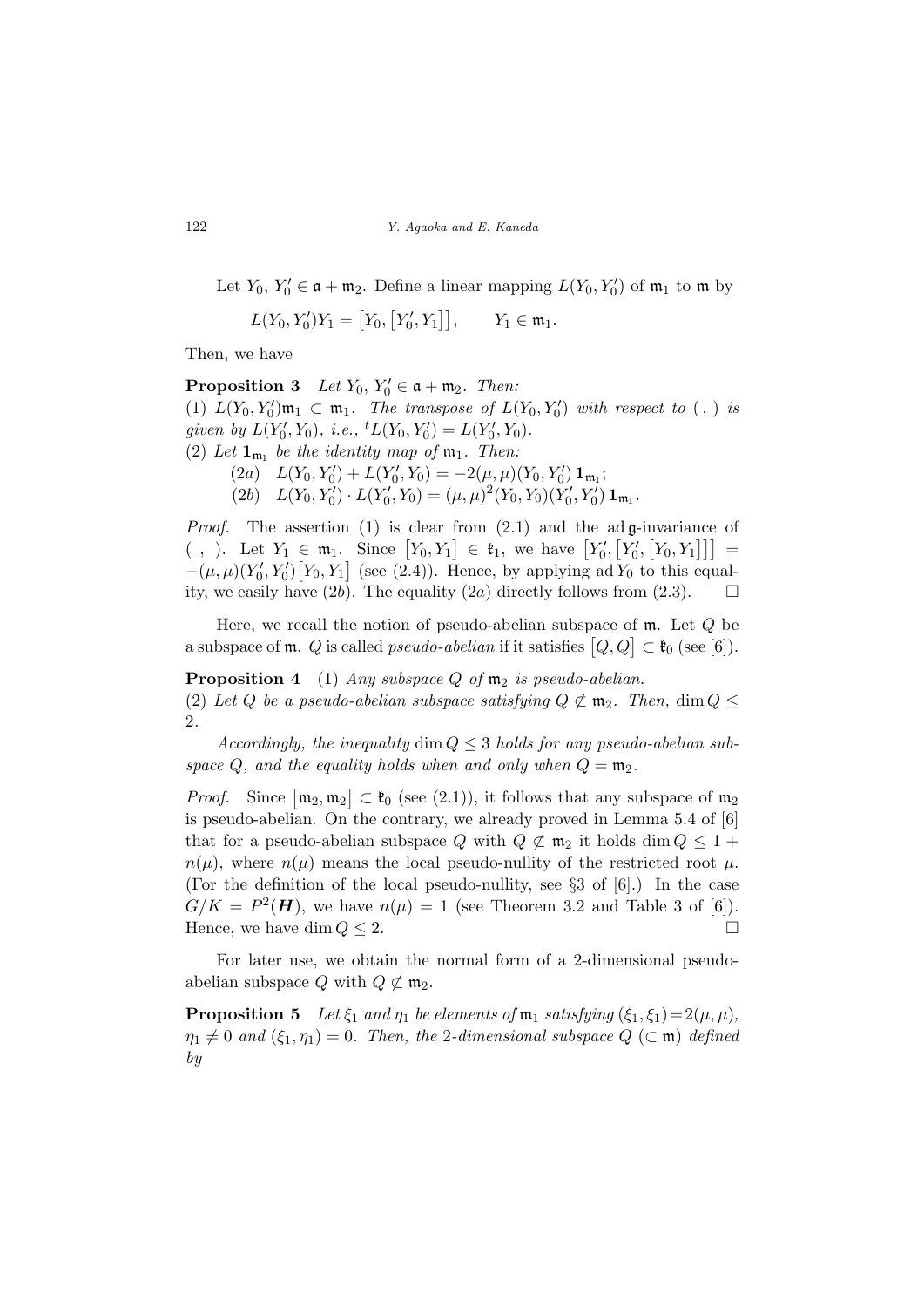Rigidity of the canonical isometric imbedding of  $P^2(\mathbf{H})$  123

$$
Q = \mathbf{R}(\mu + \xi_1) + \mathbf{R} \left( \eta_1 + \frac{1}{4(\mu, \mu)^2} \left[ \mu, \left[ \xi_1, \eta_1 \right] \right] \right) \tag{2.5}
$$

is pseudo-abelian and  $Q \not\subset \mathfrak{m}_2$ .

Conversely, if Q is a pseudo-abelian subspace of  $\mathfrak m$  with  $Q \not\subset \mathfrak m_2$  and  $\dim Q = 2$ , then Q can be written in the form (2.5) by utilizing suitable elements  $\xi_1$  and  $\eta_1 \in \mathfrak{m}_1$  satisfying  $(\xi_1, \xi_1) = 2(\mu, \mu)$ ,  $\eta_1 \neq 0$  and  $(\xi_1, \eta_1) = 0$ .

*Proof.* Let  $\xi_1$  and  $\eta_1$  be elements of  $\mathfrak{m}_1$  satisfying  $(\xi_1, \xi_1) = 2(\mu, \mu), \eta_1 \neq 0$ and  $(\xi_1, \eta_1) = 0$ . Then, the subspace Q defined by (2.5) satisfies  $Q \not\subset \mathfrak{m}_2$  and and  $(\zeta_1, \eta_1) = 0$ . Then, the subspace  $\zeta$  defined by  $(2.5)$  satisfies  $\zeta \zeta \ln 2$  and  $\dim Q = 2$ . Set  $\eta_2 = (1/4(\mu, \mu)^2) [\mu, [\zeta_1, \eta_1]]$ . Then, it is easily verified that  $\eta_2 \in \mathfrak{m}_2$ . We now show that Q is pseudo-abelian. By (2.3) and  $(\xi_1, \eta_1) = 0$ ,  $\eta_2 \in \mathfrak{m}_2$ . We now show that  $\mathcal{Q}$  is pseudo-abelian. By (2.3) and (51,  $\eta_1$ ) = 0,<br>we have  $[\xi_1, \eta_1, \mu]$  =  $-[\eta_1, [\xi_1, \mu]]$ . Hence, by the Jacobi identity we have

$$
[\mu,[\xi_1,\eta_1]] = [[\mu,\xi_1],\eta_1] + [\xi_1,[\mu,\eta_1]] = -2[\xi_1,[\eta_1,\mu]].
$$

Consequently, we have  $\eta_2 = -(1/2(\mu,\mu)^2)$  $\xi_1,$  $[\eta_1, \mu]$ . Note that  $[\eta_1, \mu] \in$  $\mathfrak{k}_1$ . Then, by the formula (2.4) and the assumption  $(\xi_1, \xi_1) = 2(\mu, \mu)$  we have

$$
[\xi_1, \eta_2] = -\frac{1}{2(\mu, \mu)^2} [\xi_1, [\xi_1, [\eta_1, \mu]]] = \frac{(\xi_1, \xi_1)}{2(\mu, \mu)} [\eta_1, \mu] = -[\mu, \eta_1].
$$

Moreover, since  $\lbrack \mu, \eta_2 \rbrack$  $+$  $\xi_1, \eta_1$ ∈ k and since

$$
[\mu, [\mu, \eta_2] + [\xi_1, \eta_1]] = -4(\mu, \mu)^2 \eta_2 + [\mu, [\xi_1, \eta_1]] = 0,
$$

it follows that  $\lceil \mu, \eta_2 \rceil$ +  $\xi_1, \eta_1$  $\in \mathfrak{k}_0$ . (Note that an element  $X \in \mathfrak{k}$  belongs to the konduct  $[\mu, \eta_2] + [\xi_1, \eta_1] \in \tau_0$ . (Note that an element to  $\ell_0$  if and only if  $[\mu, X] = 0$ .) By these relations we have

$$
[\mu + \xi_1, \eta_1 + \eta_2] = [\mu, \eta_1] + [\xi_1, \eta_2] + [\mu, \eta_2] + [\xi_1, \eta_1]
$$
  
= 0 + [\mu, \eta\_2] + [\xi\_1, \eta\_1] \in \mathfrak{k}\_0.

Since  $Q = \mathbf{R}(\mu + \xi_1) + \mathbf{R}(\eta_1 + \eta_2)$ , this implies that Q is a pseudo-abelian subspace.

We next prove the converse. Let  $Q$  be a pseudo-abelian subspace with  $Q \not\subset m_2$  and dim  $Q = 2$ . Then, viewing the proof of Lemma 5.4 of [6], we know that  $Q \cap \mathfrak{m}_2 = 0$  and  $\dim(Q \cap (\mathfrak{m}_1 + \mathfrak{m}_2)) \leq n(\mu) = 1$ . Consequently, we have  $Q \not\subset m_1 + m_2$ , because dim  $Q = 2$ . Therefore, there is a basis  $\{\xi, \eta\}$ of Q written in the form  $\xi = \mu + \xi_1 + \xi_2$ ,  $\eta = \eta_1 + \eta_2$ , where  $\xi_1, \eta_1 \in \mathfrak{m}_1$ ,  $\xi_2, \eta_2 \in \mathfrak{m}_2$ . Here, we note that  $\eta_1 \neq 0$ , because  $Q \cap \mathfrak{m}_2 = 0$ . Subtracting a constant multiple of  $\eta$  from  $\xi$  if necessary, we may assume that  $(\xi_1, \eta_1) = 0$ .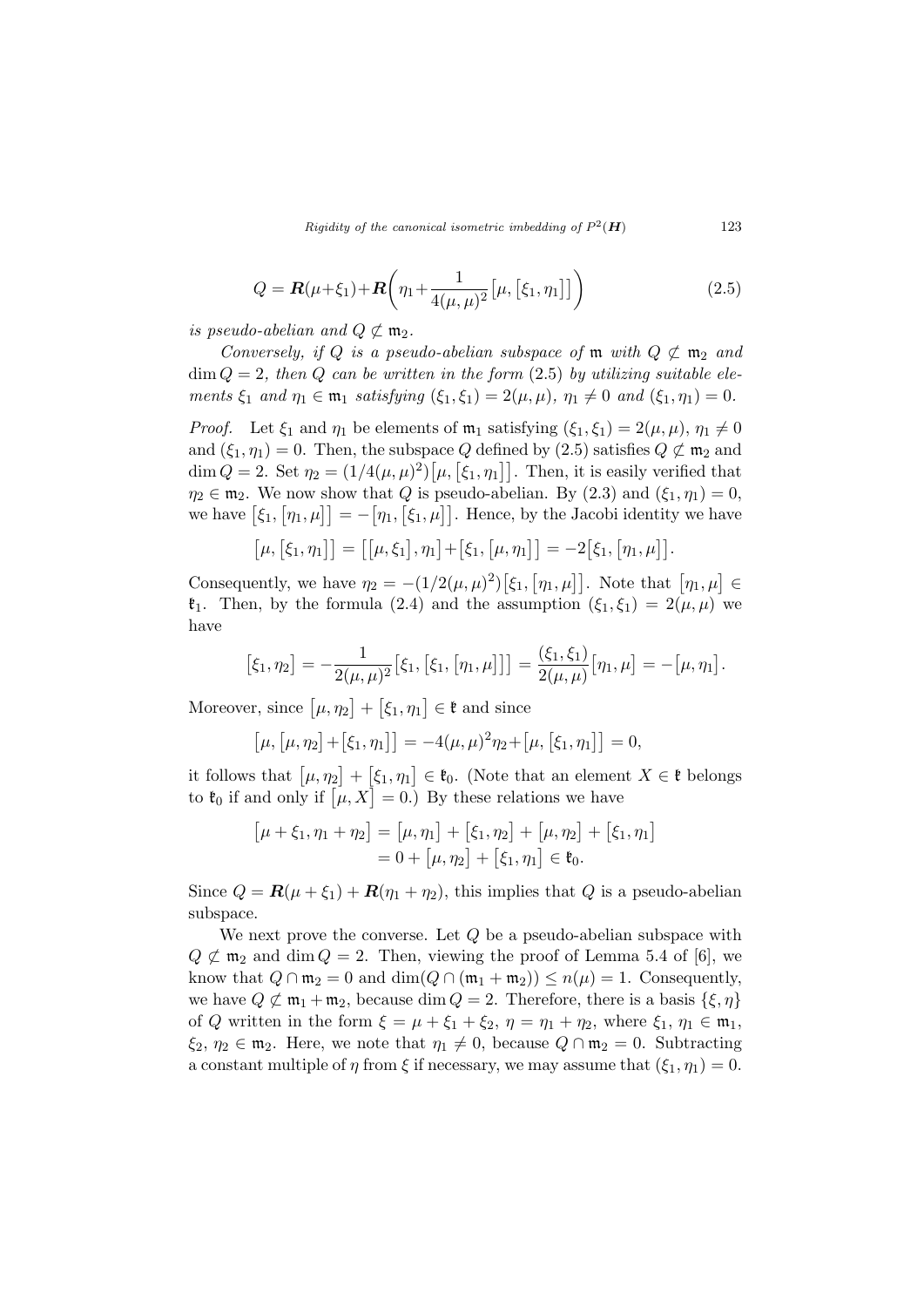124 Y. Agaoka and E. Kaneda

Since

$$
[\xi, \eta] = [\mu + \xi_2, \eta_1] + [\xi_1, \eta_2] + [\mu + \xi_2, \eta_2] + [\xi_1, \eta_1] \in \mathfrak{k}_0
$$

and since  $\lbrack \mu + \xi_2, \eta_1 \rbrack$  $+$  $\xi_1, \eta_2$  $\in \mathfrak{k}_1,$  $\mu + \xi_2, \eta_2$  $+$  $\xi_1, \eta_1$ and since  $[\mu + \xi_2, \eta_1] + [\xi_1, \eta_2] \in \mathfrak{k}_1$ ,  $[\mu + \xi_2, \eta_2] + [\xi_1, \eta_1] \in \mathfrak{k}_0 + \mathfrak{k}_2$  and  $|\xi_2, \eta_2| \in \mathfrak{k}_0$ , it follows that

$$
[\mu + \xi_2, \eta_1] + [\xi_1, \eta_2] = 0, \tag{2.6}
$$

$$
[\mu, \eta_2] + [\xi_1, \eta_1] \in \mathfrak{k}_0. \tag{2.7}
$$

Applying ad  $\mu$  to (2.7), we have  $\eta_2 = (1/4(\mu,\mu)^2)$  $[\mu, [\xi_1, \eta_1]]$ . By this Applying aa  $\mu$  to (2.1), we have  $\eta_2 = (1/4(\mu, \mu)) [\mu, [51, \eta_1]]$ . By this equality and the assumption  $(\xi_1, \eta_1) = 0$ , we can deduce  $[\xi_1, \eta_2] =$ quality and the assumption  $(\zeta_1, \eta_1) = 0$ , we can deduce  $[\zeta_1, \eta_2] = (\zeta_1, \zeta_1)/2(\mu, \mu) [\eta_1, \mu]$  (see the arguments stated above). Putting this into  $(2.6)$ , we have

$$
\left[\left(1-\frac{(\xi_1,\xi_1)}{2(\mu,\mu)}\right)\mu+\xi_2,\eta_1\right]=0.
$$

Since  $\eta_1 \neq 0$  and  $\text{rank}(P^2(\mathbf{H})) = 1$ , we have  $(1 - (\xi_1, \xi_1)/2(\mu, \mu))$ ¢  $\mu +$  $\xi_2 = 0$ . This proves  $(\xi_1, \xi_1) = 2(\mu, \mu)$  and  $\xi_2 = 0$ , completing the proof of the converse.  $\Box$ 

#### 3. The Gauss equation

Let  $N$  be a euclidean vector space, i.e.,  $N$  is a vector space over  $R$ endowed with an inner product  $\langle , \rangle$ . Let  $S^2 \mathfrak{m}^* \otimes \mathbf{N}$  be the space of N-valued symmetric bilinear forms on  $m$ . We call the following equation on  $\Psi \in$  $S^2\mathfrak{m}^*\otimes N$  the *Gauss equation* associated with N:

$$
\left(\left[\left[X,Y\right],Z\right],W\right)=\left\langle \mathbf{\Psi}(X,Z),\mathbf{\Psi}(Y,W)\right\rangle -\left\langle \mathbf{\Psi}(X,W),\mathbf{\Psi}(Y,Z)\right\rangle,\tag{3.1}
$$

where X, Y, Z,  $W \in \mathfrak{m}$ . We denote by  $\mathcal{G}(P^2(\mathbf{H}), \mathbf{N})$  the set of all solutions of  $(3.1)$ , which is called the *Gaussian variety* associated with  $N$ .

As in the case of  $P^2(Cay)$  (Theorem 11 of [8]), we can prove the following

**Theorem 6** Let N be a euclidean vector space with dim  $N = 6$ . Let  $\Psi \in$  $S^2 \mathfrak{m}^* \otimes N$  be a solution of the Gauss equation (3.1), i.e.,  $\Psi \in \mathcal{G}(P^2(\mathbf{H}), \mathbf{N})$ . Then:

(1) There are linearly independent vectors **A** and **B**  $\in$  **N** satisfying

(i)  $\langle \mathbf{A}, \mathbf{A} \rangle = \langle \mathbf{B}, \mathbf{B} \rangle = 4(\mu, \mu)$  and  $\langle \mathbf{A}, \mathbf{B} \rangle = 2(\mu, \mu);$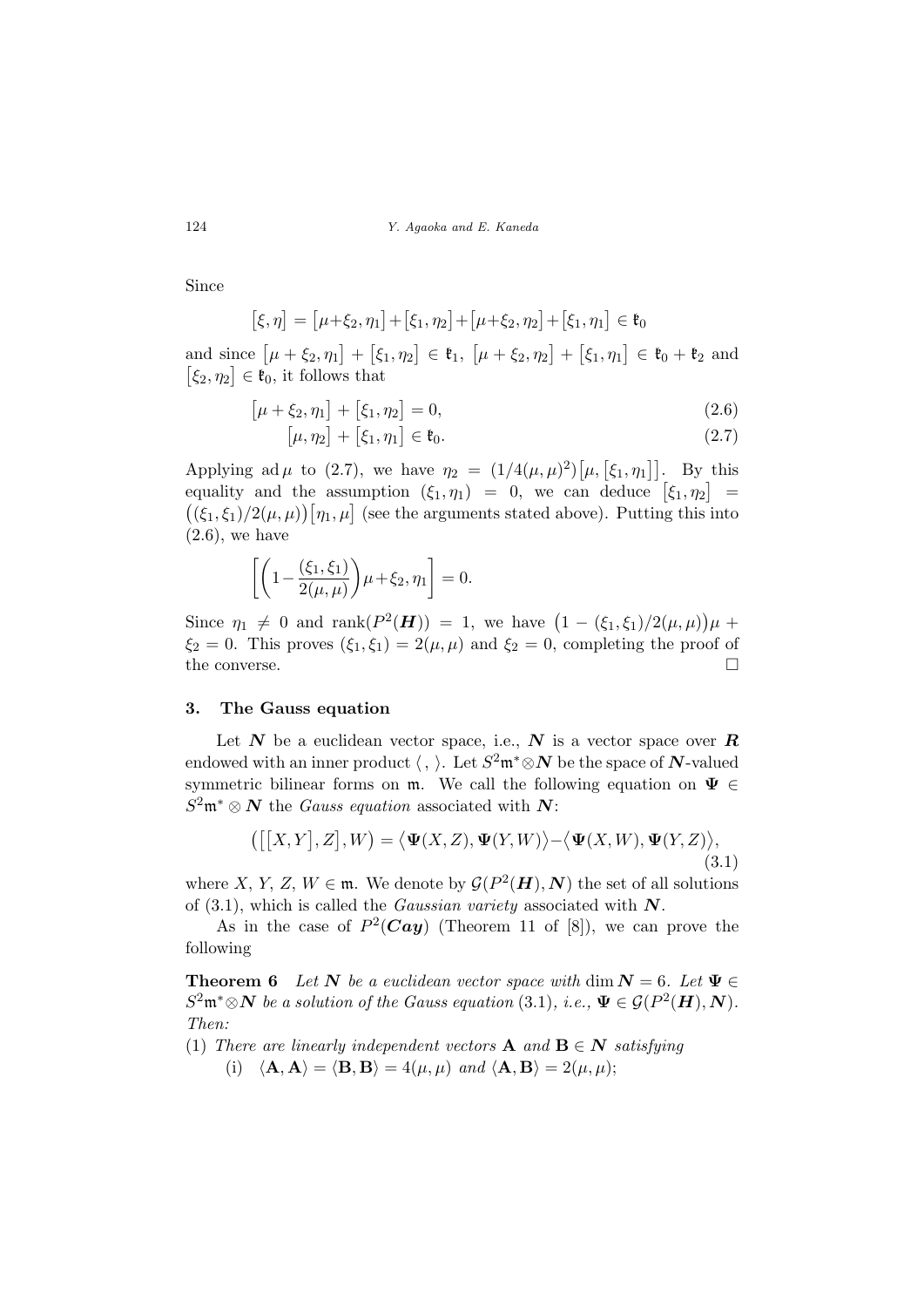(ii) 
$$
\mathbf{\Psi}(Y_0, Y'_0) = (Y_0, Y'_0) \mathbf{A}, \quad \forall Y_0, Y'_0 \in \mathfrak{a} + \mathfrak{m}_2;
$$

- (iii)  $\Psi(Y_1, Y_1') = (Y_1, Y_1')\mathbf{B}, \forall Y_1, Y_1' \in \mathfrak{m}_1;$ <br>(iv)  $\langle \mathbf{A}, \Psi(\mu, \mathfrak{m}_1) \rangle = \langle \mathbf{B}, \Psi(\mu, \mathfrak{m}_1) \rangle = 0.$ ®  $\frac{1}{\lambda}$  $\mathbf{C}$
- =  $\mathbf{B}, \mathbf{\Psi}(\mu,\mathfrak{m}_1)$  $= 0.$

(2) 
$$
\Psi(Y_1, Y_2) = -\frac{1}{(\mu, \mu)^2} \Psi(\mu, L(\mu, Y_2)Y_1), \qquad \forall Y_1 \in \mathfrak{m}_1, \ \forall Y_2 \in \mathfrak{m}_2.
$$

$$
(3) \langle \mathbf{\Psi}(\mu, Y_1), \mathbf{\Psi}(\mu, Y'_1) \rangle = (\mu, \mu)^2 (Y_1, Y'_1), \qquad \forall Y_1, Y'_1 \in \mathfrak{m}_1.
$$

Let  $O(N)$  be the orthogonal transformation group of N. We define an action of  $O(N)$  on  $S^2 \mathfrak{m}^* \otimes N$  by

$$
(h\Psi)(X,Y) = h(\Psi(X,Y)),
$$

where  $\Psi \in S^2 \mathfrak{m}^* \otimes \mathbb{N}$ ,  $h \in O(\mathbb{N})$ . It is easily seen that  $\mathcal{G}(P^2(\mathbf{H}), \mathbb{N})$  is invariant under this action, i.e.,  $h \mathcal{G}(P^2(\mathbf{H}), \mathbf{N}) = \mathcal{G}(P^2(\mathbf{H}), \mathbf{N})$  for any  $h \in O(N)$ . We say that the Gaussian variety  $\mathcal{G}(P^2(\mathbf{H}), N)$  is EOS if  $\mathcal{G}(P^2(\mathbf{H}), \mathbf{N}) \neq \emptyset$  and if  $\mathcal{G}(P^2(\mathbf{H}), \mathbf{N})$  is consisting of essentially one solution, i.e., for any solutions  $\Psi$  and  $\Psi' \in \mathcal{G}(P^2(\mathbf{H}), \mathbf{N})$ , there is an element  $h \in O(N)$  satisfying  $\Psi' = h \Psi$  (see [8]).

By Theorem 6 we can show

**Theorem 7** Let N be a euclidean vector space with dim  $N = 6$ . Then,  $\mathcal{G}(P^2(\boldsymbol{H}),\boldsymbol{N})$  is EOS.

Proof. The proof of this theorem is quite similar to that of Theorem 10 in [8].

First we note that  $\mathcal{G}(P^2(\boldsymbol{H}), \boldsymbol{N}) \neq \emptyset$ , because the second fundamental form of the canonical isometric imbedding  $f_0$  at the origin  $o \in P^2(H)$ satisfies (3.1).

Let  $\{E_i \mid (1 \leq i \leq 4)\}\$  be an orthonormal basis of  $\mathfrak{m}_1$ . (Note that dim  $\mathfrak{m}_1 = 4$ .) Let  $\Psi \in \mathcal{G}(P^2(\boldsymbol{H}), \boldsymbol{N})$  and let **A**, **B** be the vectors of  $\boldsymbol{N}$  stated in Theorem 6. We define vectors  $\{F_i \ (1 \leq i \leq 6)\}\$  of N by setting  $F_i =$  $\mathbf{\Psi}(\mu,E_i)/(\mu,\mu) \ (1 \leq i \leq 4), \mathbf{F}_5 = (\mathbf{A} + \mathbf{B})/2\sqrt{3} \, |\mu| \text{ and } \mathbf{F}_6 = (\mathbf{A} - \mathbf{B})/2|\mu|.$ By Theorem 6 we can show that  $\{F_i \ (1 \leq i \leq 6)\}\)$  forms an orthonormal basis of N. Now let  $\Psi'$  be another element of  $\mathcal{G}(P^2(\mathbf{H}), \mathbf{N})$ . Let A' and B' be the vectors stated in Theorem 6 for  $\Psi'$ . As in the case of  $\Psi$  we can also define an orthonormal basis  $\{F'_i \ (1 \leq i \leq 6)\}\$ of N. Then, there is an element  $h \in O(6)$  satisfying  $\mathbf{F}'_i = h\mathbf{F}_i$   $(1 \leq i \leq 6)$ . Here, we note that  ${\bf A}' = h{\bf A}, {\bf B}' = h{\bf B}$  and  ${\bf \Psi}'(\mu, E_i) = h{\bf \Psi}(\mu, E_i)$   $(1 \le i \le 4)$ . Set  ${\bf \Phi} =$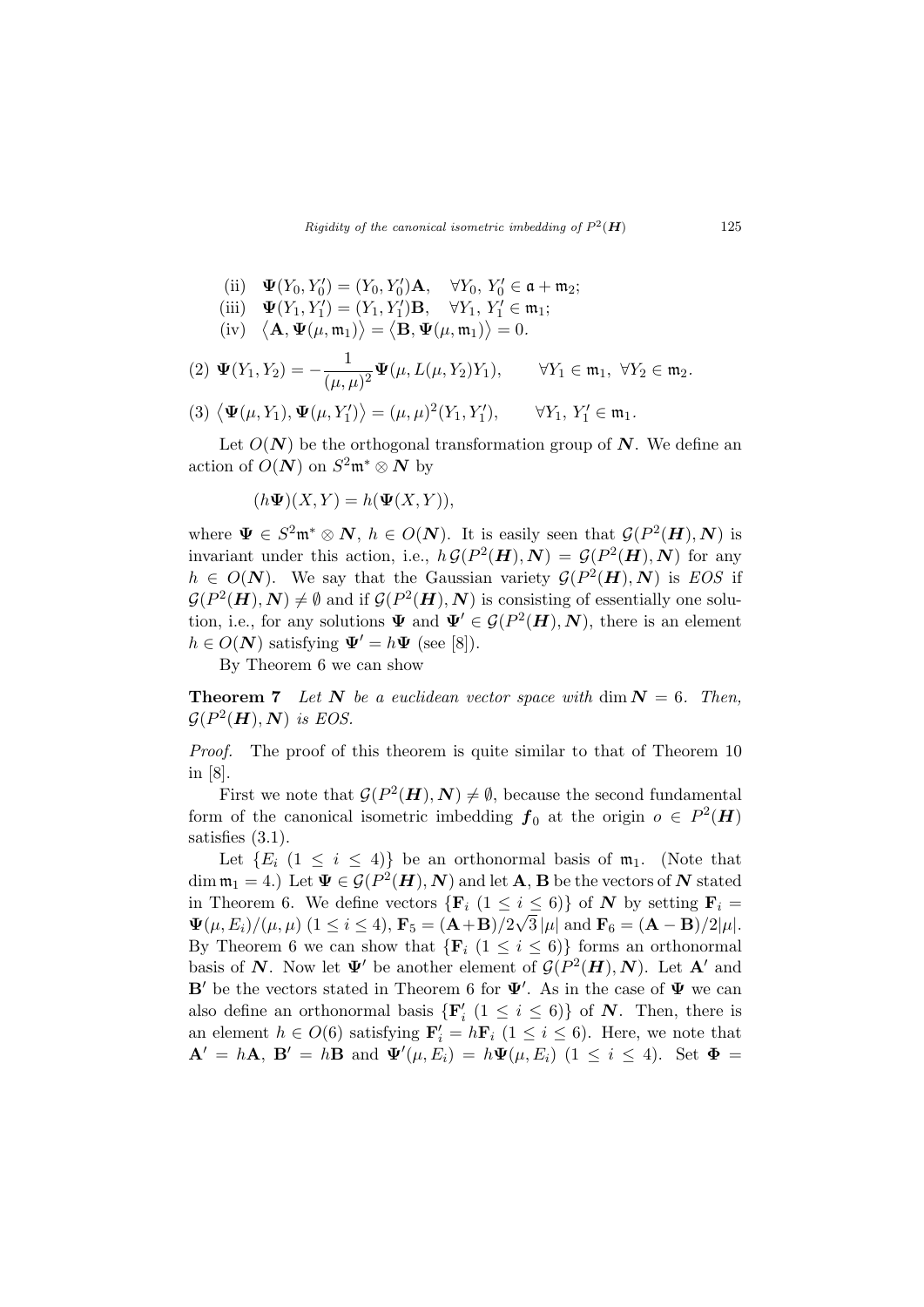$\Psi' - h\Psi \in S^2 \mathfrak{m}^* \otimes \mathbb{N}$ . Then, by Theorem 6 (1) we have

$$
\Phi(\mathfrak{a}+\mathfrak{m}_2,\mathfrak{a}+\mathfrak{m}_2)=\Phi(\mathfrak{m}_1,\mathfrak{m}_1)=\Phi(\mathfrak{a},\mathfrak{m}_1)=0.
$$

By Theorem 6 (2) and by the fact  $L(\mu, \mathfrak{m}_2) \mathfrak{m}_1 \subset \mathfrak{m}_1$  we have

$$
\Phi(\mathfrak{m}_2,\mathfrak{m}_1)\subset \Phi(\mu,L(\mu,\mathfrak{m}_2)\mathfrak{m}_1)\subset \Phi(\mathfrak{a},\mathfrak{m}_1)=0,
$$

which proves  $\Phi(\mathfrak{m}_2, \mathfrak{m}_1) = 0$ . Therefore, we have  $\Phi = 0$ , i.e.,  $\Psi' = h\Psi$ . completing the proof of Theorem 7.  $\Box$ 

By Theorem 7 we know that  $P^2(\mathbf{H})$  is formally rigid in codimension 6 in the sense of Agaoka-Kaneda [8]. Therefore, Theorem 1 can be obtained by Theorem 7 and the rigidity theorem (Theorem 5 of [8]).

Before proceeding to the proof of Theorem 6, we make several preparations.

Let  $N$  be a euclidean vector space. In what follows we assume dim  $N =$ 6. Let  $S^2\mathfrak{m}^*\otimes N$  be the space of N-valued symmetric bilinear forms on  $\mathfrak{m}$ . Let  $\Psi \in S^2 \mathfrak{m}^* \otimes N$  and  $Y \in \mathfrak{m}$ . We define a linear map  $\Psi_Y$  of  $\mathfrak{m}$  to  $N$  by

$$
\Psi_Y \colon \mathfrak{m} \ni Y' \longmapsto \Psi(Y,Y') \in \mathbf{N},
$$

and denote by  $\text{Ker}(\Psi_Y)$  the kernel of  $\Psi_Y$ . We call an element  $Y \in \mathfrak{m}$  singular (resp. non-singular) with respect to  $\Psi$  if  $\Psi_Y(\mathfrak{m}) \neq N$  (resp.  $\Psi_Y(\mathfrak{m}) =$  $N$ ).

Let  $\Psi \in \mathcal{G}(P^2(\mathbf{H}), \mathbf{N})$  and let  $Y \in \mathfrak{m}$   $(Y \neq 0)$ . Take an element  $k \in K$ such that  $\text{Ad}(k)\mu \in \mathbb{R}Y$ . Then, as shown in the proof of Proposition 5 of [7], the subspace  $Q_Y = \text{Ad}(k)^{-1} \text{Ker}(\Psi_Y)$  is a pseudo-abelian subspace of m.

**Proposition 8** Let  $\Psi \in \mathcal{G}(P^2(\mathbf{H}), \mathbf{N})$  and let  $Y \in \mathfrak{m}$   $(Y \neq 0)$ . Then: (1) dim  $\text{Ker}(\Psi_Y) = 2$  or 3. Moreover, Y is non-singular (resp. singular) with respect to  $\Psi$  if and only if dim  $\text{Ker}(\Psi_Y) = 2$  (resp. dim  $\text{Ker}(\Psi_Y) = 3$ ). (2) Let  $k \in K$  satisfy  $\text{Ad}(k)\mu \in \mathbb{R}Y$ . Then,  $\text{Ker}(\Psi_Y) \subset \text{Ad}(k)\mathfrak{m}_2$ . Consequently, Y is non-singular (resp. singular) with respect to  $\Psi$  if and only if  $\text{Ker}(\Psi_Y) \subsetneq \text{Ad}(k)\mathfrak{m}_2$  (resp.  $\text{Ker}(\Psi_Y) = \text{Ad}(k)\mathfrak{m}_2$ ).

**Remark 1** Recall that in the case of the Cayley projective plane  $P^2(Cay)$ the inclusion  $\text{Ker}(\Psi_Y) \subset \text{Ad}(k)\mathfrak{m}_2$  in Proposition 8 (2) can be proved by a simple discussion. There, the inclusion automatically follows from the fact that any high-dimensional pseudo-abelian subspace must be contained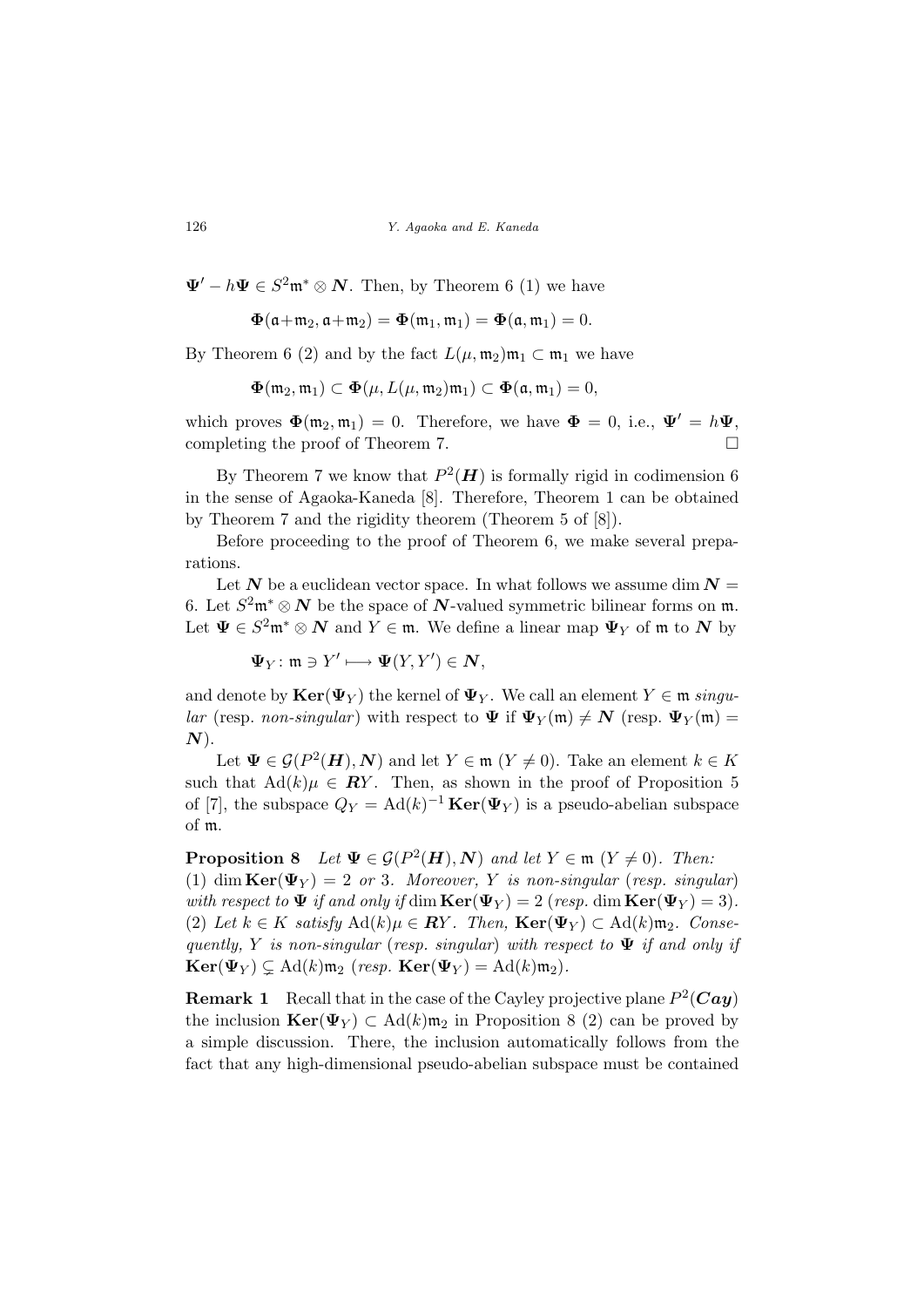in  $m_2$  (see Propositions 8 and 12 of [8]). In contrast, it is not a simple task to show the inclusion  $\text{Ker}(\Psi_Y) \subset \text{Ad}(k) \mathfrak{m}_2$  in our case  $P^2(\mathbf{H})$ . We will prove this inclusion by making use of the normal form of the pseudo-abelian subspaces not contained in  $m_2$  (see Proposition 5).

Proof of Proposition 8. Let  $Y \in \mathfrak{m}$   $(Y \neq 0)$ . Set  $Q_Y = \text{Ad}(k)^{-1} \text{Ker}(\Psi_Y)$ , where  $k \in K$  is an element satisfying  $\text{Ad}(k)\mu \in \mathbb{R}Y$ . Since  $Q_Y$  is pseudoabelian, it follows that  $\dim Q_Y \leq 3$  (see Proposition 4). Hence,  $\dim \text{Ker}(\Psi_Y) \leq 3$ . On the other hand, since  $\dim N = 6$  and  $\dim \mathfrak{m} = 8$ , it follows that dim  $\text{Ker}(\Psi_Y) \geq 2$ . Therefore, Y is non-singular (resp. singular) with respect to  $\Psi$  if and only if dim  $\text{Ker}(\Psi_Y) = 2$  (resp. dim  $\text{Ker}(\Psi_Y) = 3$ ). This proves (1).

To show the first statement of (2) it suffices to prove  $Q_Y \subset \mathfrak{m}_2$ . Now, let us suppose the contrary, i.e.,  $Q_Y \not\subset m_2$ . Then, we have dim  $Q_Y = 2$ (see (1) and Proposition 4 (2)). Hence, there is a basis  $\{\xi, \eta\}$  of  $Q_Y$  written (see (1) and Proposition 4 (2)). Hence, there is a basis  $\{\xi, \eta\}$  of  $\zeta$  written<br>in the form  $\xi = \mu + \xi_1$ ,  $\eta = \eta_1 + (1/4(\mu, \mu)^2)[\mu, [\xi_1, \eta_1]]$ , where  $\xi_1$  and  $\eta_1$  are elements of  $\mathfrak{m}_1$  satisfying  $(\xi_1, \xi_1) = 2(\mu, \mu), \eta_1 \neq 0, (\xi_1, \eta_1) = 0$  (see Proposition 5). Let  $\{\zeta_1^1, \zeta_1^2\}$  be a basis of the orthogonal complement of **R**ξ<sub>1</sub> + Rη<sub>1</sub> in m<sub>1</sub>. Set  $\zeta^i = \zeta^i_1 + (1/4(\mu, \mu)^2)[\mu, [\xi_1, \zeta^i_1]]$  (*i* = 1, 2). Since  $\mathcal{L}\{x_1 + \mathbf{A}\eta_1 \text{ in } \mathfrak{m}_1\}$ . Set  $\zeta = \zeta_1 + (1/4(\mu, \mu))[\mu, \zeta_1, \zeta_1]$   $(i = 1, 2)$ . Since  $\mu$ ,  $[\zeta_1, \zeta_1^i] \in \mathfrak{m}_2$   $(i = 1, 2)$ , we know that the vectors  $\zeta^1$  and  $\zeta^2$  are linearly independent. More strongly, they are linearly independent modulo  $Q<sub>Y</sub>$ , i.e.,  $Q_Y \cap (\mathbf{R}\zeta^1 + \mathbf{R}\zeta^2) = 0$ . Moreover, by Proposition 5 we know that the subspace  $Q^i = \mathbf{R}\xi + \mathbf{R}\zeta^i$   $(i = 1, 2)$  is also pseudo-abelian, because the subspace  $Q = R\zeta + R\zeta$   $(i = 1, 2)$  is also pseudo-above  $(\xi_1, \zeta_1^i) = 0$ . Consequently, we have  $[[\xi, \zeta^i], \mu] = 0$   $(i = 1, 2)$ .

Set  $X = \text{Ad}(k)\xi$ ,  $Z^i = \text{Ad}(k)\zeta^i$   $(i=1, 2)$ . Then, we have  $X \in \text{Ker}(\Psi_Y)$ Set  $X = \text{Ad}(K)\zeta$ ,  $Z = \text{Ad}(K)\zeta$  ( $i = 1, 2$ ). Then, we have  $X \in \text{Ker}(\Psi Y)$ <br>  $(X \neq 0)$ ,  $\text{Ker}(\Psi_Y) \cap (RZ^1 + RZ^2) = 0$  and  $[[X, Z^i], Y] = 0$  ( $i = 1, 2$ ). By the Gauss equation  $(3.1)$  we have

$$
0 = \left( \left[ \left[ X, Z^i \right], Y \right], W \right)
$$
  
= \langle \mathbf{\Psi}(X, Y), \mathbf{\Psi}(Z^i, W) \rangle - \langle \mathbf{\Psi}(X, W), \mathbf{\Psi}(Z^i, Y) \rangle, \quad (i = 1, 2),

where W is an arbitrary element of m. Since  $\Psi_Y(X) = 0$ , we obtain by this where w is an arbitrary element of m. since  $\Psi_Y^Y(X) = 0$ , we obtain by this equality  $\langle \Psi_X(W), \Psi(Z^i, Y) \rangle = 0$ , i.e.,  $\langle \Psi_X(\mathfrak{m}), \Psi(Z^i, Y) \rangle = 0$   $(i = 1, 2)$ . We note that the vectors  $\Psi(Z^1, Y)$  and  $\Psi(Z^2, Y)$  are linearly independent, because  $\text{Ker}(\Psi_Y) \cap (RZ^1 + RZ^2) = 0$ . Hence, we have dim  $\Psi_X(\mathfrak{m}) \leq$  $\dim \mathbf{N} - 2 = 4$ , implying  $\dim \text{Ker}(\Psi_X) \geq 4$ . This contradicts the assertion (1). Thus, we have  $Q_Y \subset \mathfrak{m}_2$ , proving the first statement of (2). The last statement of (2) is now clear.  $\Box$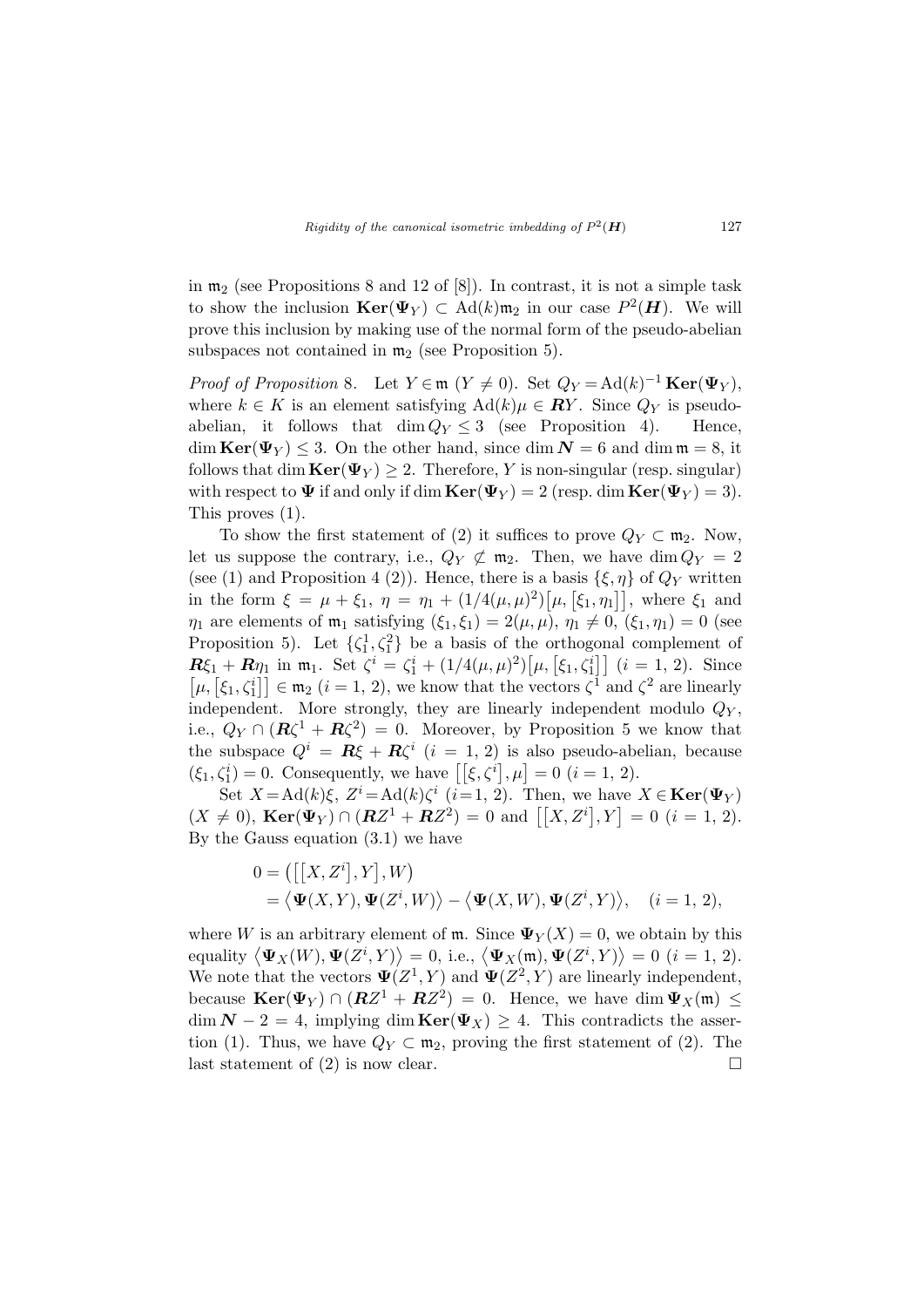As a corollary of Proposition 8 we obtain

**Proposition 9** Let  $\Psi \in \mathcal{G}(P^2(\mathbf{H}), \mathbf{N})$ . Then: (1) Let  $Y_0 \in \mathfrak{a} + \mathfrak{m}_2 \ (Y_0 \neq 0)$ . Then,  $\text{Ker}(\Psi_{Y_0}) \subset \{ \xi \in \mathfrak{a} + \mathfrak{m}_2 \ | \ (\xi, Y_0) =$ 0}. If  $Y_0$  is singular with respect to  $\Psi$ , then  $\text{Ker}(\Psi_{Y_0}) = \{ \xi \in \mathfrak{a} + \mathfrak{m}_2 \mid \xi \in \mathfrak{a} + \mathfrak{m}_1 \}$  $(\xi, Y_0) = 0$ .

(2) Let  $Y_1 \in \mathfrak{m}_1$   $(Y_1 \neq 0)$ . Then,  $\text{Ker}(\Psi_{Y_1}) \subset \{\eta \in \mathfrak{m}_1 | (\eta, Y_1) = 0\}$ . If  $Y_1$  is singular with respect to  $\Psi$ , then  $\text{Ker}(\Psi_{Y_1}) = \{ \eta \in \mathfrak{m}_1 \, | \, (\eta, Y_1) = 0 \}.$ 

*Proof.* Let  $Y_0 \in \mathfrak{a} + \mathfrak{m}_2$   $(Y_0 \neq 0)$ . Then, we can take an element  $k_0 \in K$ such that  $\text{Ad}(k_0)\mu \in \mathbb{R}Y_0$  and  $\text{Ad}(k_0)(\mathfrak{m}_2) = \{\xi \in \mathfrak{a} + \mathfrak{m}_2 \mid (\xi, Y_0) = 0\}$  (see Proposition 7 of [7]). This proves (1). Similarly, for  $Y_1 \in \mathfrak{m}_1$   $(Y_1 \neq 0)$ , we can easily show  $(2)$ .

Let  $\Psi \in S^2 \mathfrak{m}^* \otimes \mathbb{N}$ . We call a subspace U of  $\mathfrak{m}$  singular with respect to  $\Psi$  if each element of U is singular with respect to  $\Psi$ .

**Proposition 10** Let  $\Psi \in \mathcal{G}(P^2(\mathbf{H}), \mathbf{N})$ . Assume that  $Y \in \mathfrak{m}$   $(Y \neq 0)$  is non-singular with respect to  $\Psi$ . Then, there is a non-zero vector  $\mathbf{E} \in \mathbf{N}$ such that

$$
N = RE + \Psi_{\xi}(\mathfrak{m}) \qquad (orthogonal\ direct\ sum) \tag{3.2}
$$

holds for any  $\xi \in \text{Ker}(\Psi_Y)$  ( $\xi \neq 0$ ). Consequently,  $\text{Ker}(\Psi_Y)$  is a singular subspace with respect to  $\Psi$ .

*Proof.* Take an element  $k \in K$  such that  $\text{Ad}(k)\mu \in \mathbb{R}Y$ . Then, since Y is non-singular, we have  $\text{Ker}(\Psi_Y) \subsetneq \text{Ad}(k)\mathfrak{m}_2$ . Take a non-zero element satisfying  $Y' \in \mathrm{Ad}(k) \mathfrak{m}_2$  and  $Y' \notin \mathbf{Ker}(\Psi_Y)$  and set  $\mathbf{E} = \Psi(Y, Y') \neq 0$ . Let  $\xi \in \text{Ker}(\Psi_Y)$  ( $\xi \neq 0$ ). Then, by the Gauss equation (3.1) we have

$$
\left(\left[\left[\xi,Y'\right],Y\right],W\right)=\left\langle \mathbf{\Psi}(\xi,Y),\mathbf{\Psi}(Y',W)\right\rangle -\left\langle \mathbf{\Psi}(\xi,W),\mathbf{\Psi}(Y',Y)\right\rangle ,
$$

where W is an arbitrary element of **m**. Here, we note that  $[[\xi, Y'], Y] = 0$ , where W is an arbitrary element of iii. Here, we note that  $\lfloor [\zeta, I^*], I \rfloor = 0$ ,<br>because  $\lfloor [\zeta, Y'], Y \rfloor \in \text{Ad}(k) \lfloor [\mathfrak{m}_2, \mathfrak{m}_2], \mu \rfloor = 0$ . Since  $\Psi(\zeta, Y) = 0$ , we because  $[\xi, I], I] \in \text{Aut}(k)$   $[\mu_2, \mu_2], \mu_1 = 0$ . Since  $\Psi(\xi, I) = 0$ , we<br>obtain by the above equality  $\langle \mathbf{E}, \Psi(\xi, W) \rangle = 0$ . This shows  $\langle \mathbf{E}, \Psi(\xi, W) \rangle = 0$ and hence  $\Psi_{\xi}(\mathfrak{m}) \neq \mathbf{N}$ . Consequently,  $\xi$  is singular with respect to  $\Psi$ . Since dim  $\text{Ker}(\Psi_{\xi}) = 3$  (see Proposition 8), we have dim  $\Psi_{\xi}(\mathfrak{m}) = 5$ , which proves the decomposition  $(3.2)$ .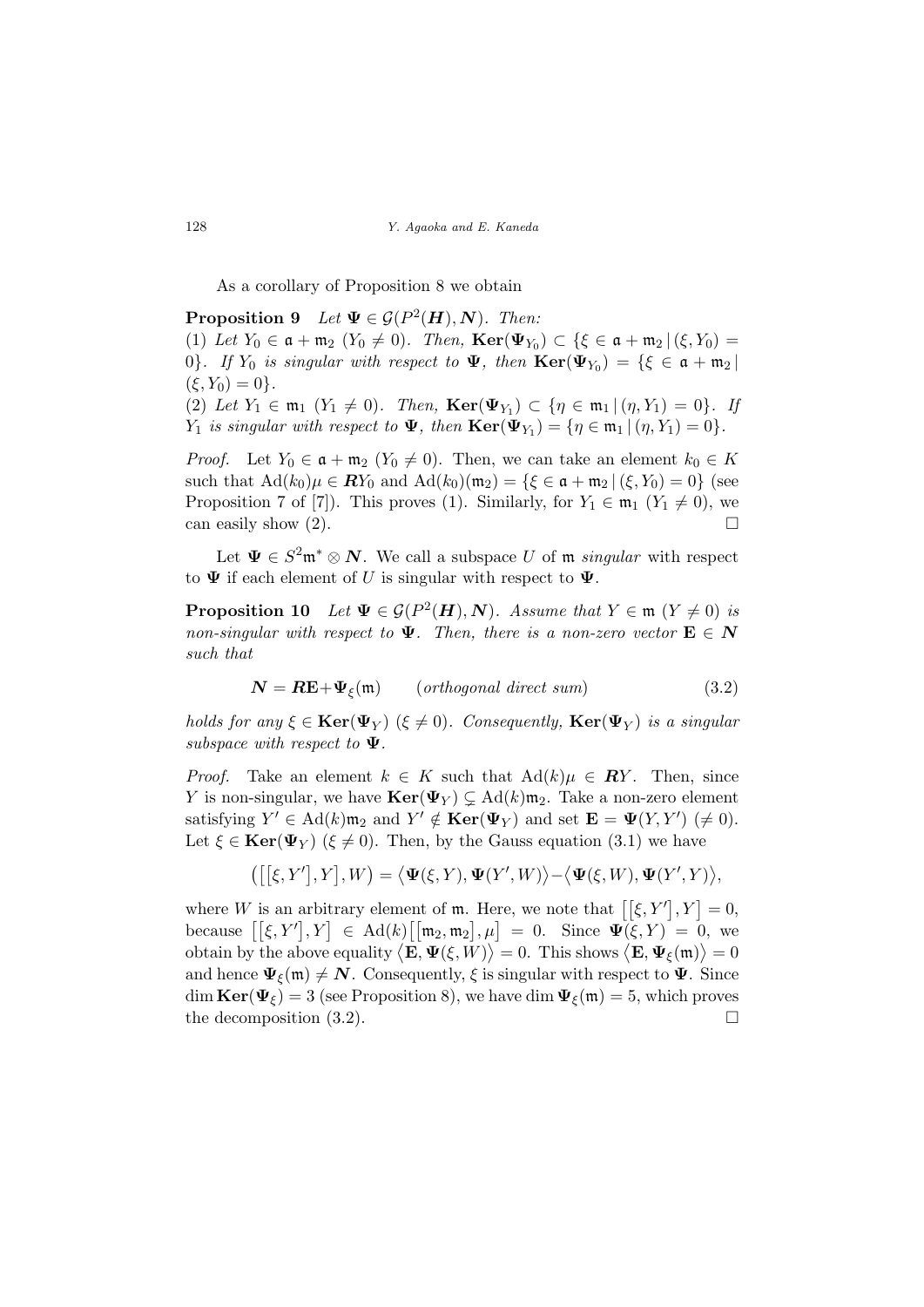#### 4. Proof of Theorem 6

In this section, with the preparations in the previous sections, we will prove Theorem 6. We first show

**Proposition 11** Let  $\Psi \in \mathcal{G}(P^2(\mathbf{H}), \mathbf{N})$ . Then, there are singular subspaces  $U$  ( $\subset \mathfrak{a} + \mathfrak{m}_2$ ) and  $V$  ( $\subset \mathfrak{m}_1$ ) with respect to  $\Psi$  satisfying dim  $U \geq 2$ and dim  $V \geq 2$ .

*Proof.* If  $\mathfrak{a} + \mathfrak{m}_2$  contains no non-singular element with respect to  $\Psi$ , then set  $U = \mathfrak{a} + \mathfrak{m}_2$ . On the contrary, if there is a non-singular element  $Y_0 \in \mathfrak{a}$ +  $\mathfrak{m}_2$ , then set  $U = \text{Ker}(\Psi_{Y_0})$ . In this case we know that  $\dim U = 2, U \subset \mathfrak{a}$  +  $m_2$  and that U is a singular subspace with respect to  $\Psi$  (see Proposition 8, Proposition 9 and Proposition 10).

Similarly, we can show that there is a singular subspace V of  $m_1$  with respect to  $\Psi$  satisfying the desired properties.  $\Box$ 

**Proposition 12** Let  $\Psi \in \mathcal{G}(P^2(\mathbf{H}), \mathbf{N})$ . Let  $U \subset \mathfrak{a} + \mathfrak{m}_2$  and  $V \subset \mathfrak{m}_1$ be singular subspaces with respect to  $\Psi$  satisfying dim  $U \geq 2$  and dim  $V \geq 2$ . Then, there are vectors  $\mathbf{A}, \mathbf{B} \in \mathbf{N}$  such that: (1)  $\langle \mathbf{A}, \mathbf{A} \rangle = \langle \mathbf{B}, \mathbf{B} \rangle = 4(\mu, \mu).$ (2) Let  $\xi \in U$  and  $\eta \in V$ . Then:  $(2a) \quad \Psi(\xi, Y_0) = (\xi, Y_0) \mathbf{A}, \quad \forall Y_0 \in \mathfrak{a} + \mathfrak{m}_2;$ (2b)  $\mathbf{\Psi}(\eta, Y_1) = (\eta, Y_1) \mathbf{B}, \quad \forall Y_1 \in \mathfrak{m}_1.$ (3) Let  $Y_0 \in \mathfrak{a} + \mathfrak{m}_2$  and  $Y_1 \in \mathfrak{m}_1$ . Then:  $(3a) \quad \langle \mathbf{A}, \mathbf{\Psi}_{Y_0}(\mathfrak{m}_1)\rangle = \langle \mathbf{B}, \mathbf{\Psi}_{Y_0}(\mathfrak{m}_1)\rangle = 0;$ (3b)  $\langle \mathbf{A}, \mathbf{\Psi}_{Y_1}(\mathfrak{a} + \mathfrak{m}_2) \rangle = \langle \mathbf{B}, \mathbf{\Psi}_{Y_1}(\mathfrak{a} + \mathfrak{m}_2) \rangle = 0.$ (4) Let  $\xi \in U$  ( $\xi \neq 0$ ) and  $\eta \in V$  ( $\eta \neq 0$ ). Then: (4a)  $\Psi_{\xi}(\mathfrak{m}) = \mathbf{R}\mathbf{A} + \Psi_{\xi}(\mathfrak{m}_1)$  (orthogonal direct sum); (4b)  $\Psi_{\eta}(\mathfrak{m}) = \mathbf{R}\mathbf{B} + \Psi_{\eta}(\mathfrak{a} + \mathfrak{m}_2)$  (orthogonal direct sum). (5) Let  $Y_0 \in \mathfrak{a} + \mathfrak{m}_2$  and  $Y_1 \in \mathfrak{m}_1$ . Then:  $(5a) \langle \mathbf{\Psi}(Y_0, Y_0), \mathbf{A} \rangle = 4(\mu, \mu)(Y_0, Y_0);$ (5b)  $\langle \mathbf{\Psi}(Y_1, Y_1), \mathbf{B} \rangle = 4(\mu, \mu)(Y_1, Y_1).$ (6) Let  $\xi \in U$ ,  $\eta \in V$ ,  $Y_0 \in \mathfrak{a} + \mathfrak{m}_2$  and  $Y_1 \in \mathfrak{m}_1$ . Assume that  $(\xi, Y_0) =$  $(\eta, Y_1) = 0$ . Then:  $(6a) \langle \mathbf{\Psi}(Y_0, Y_0), \mathbf{\Psi}_{\xi}(\mathfrak{m}_1)\rangle = 0;$ (6b)  $\langle \mathbf{\Psi}(Y_1, Y_1), \mathbf{\Psi}_n(\mathfrak{a} + \mathfrak{m}_2) \rangle = 0.$ 

*Proof.* The assertions  $(1)$ ,  $(2)$  and  $(3)$  can be proved in the same manner as in the proof of Proposition 16 of [8]. Hence, we omit their proofs.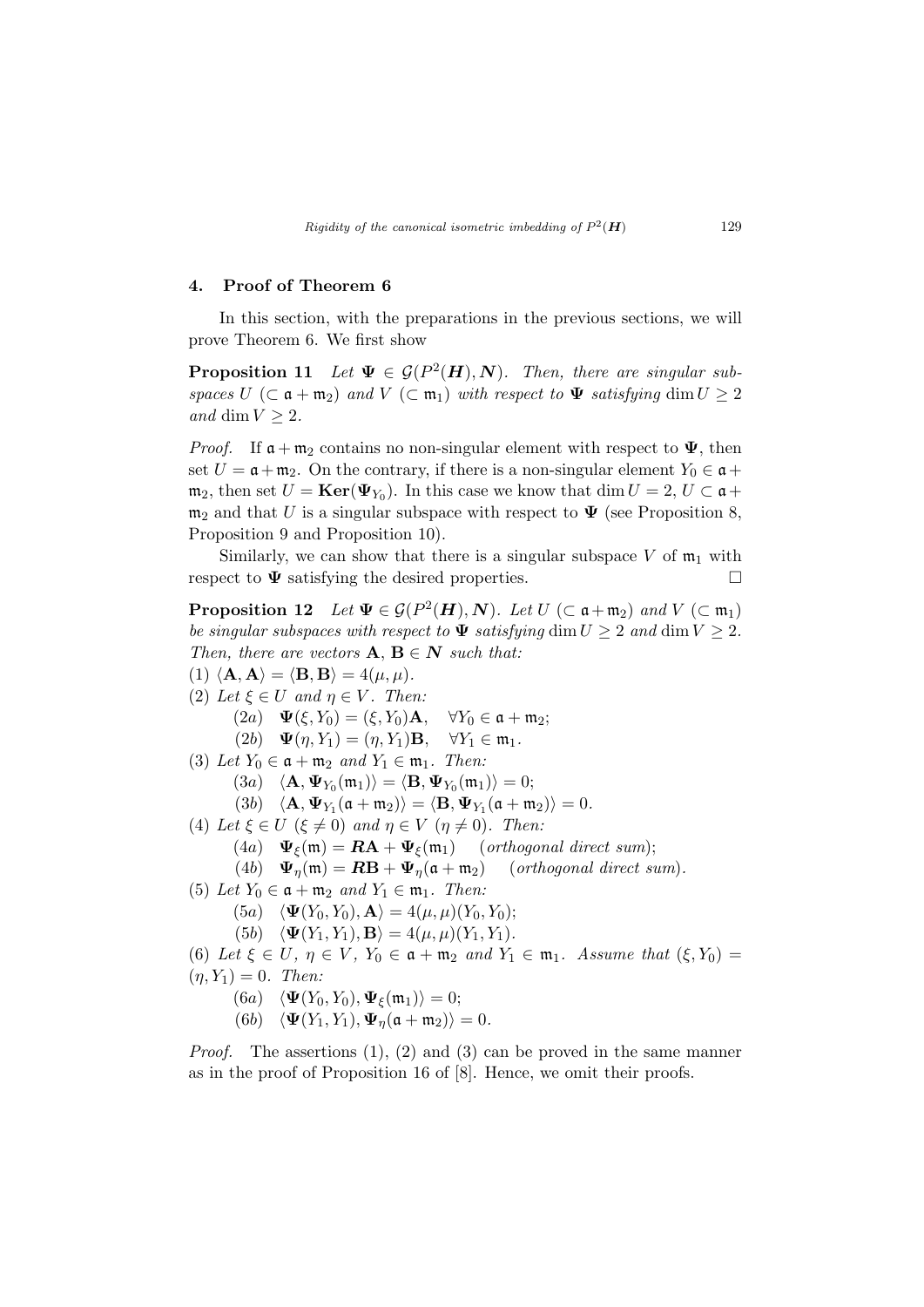130 Y. Agaoka and E. Kaneda

Let  $\xi \in U$  ( $\xi \neq 0$ ). By (2a) we easily get  $\Psi_{\xi}(\mathfrak{a} + \mathfrak{m}_2) = \mathbb{R}A$  and hence  $\Psi_{\xi}(\mathfrak{m}) = \mathbf{RA} + \Psi_{\xi}(\mathfrak{m}_1)$ . Since  $\langle \mathbf{A}, \Psi_{\xi}(\mathfrak{m}_1) \rangle = 0$  (see (3a)), we have the decomposition  $(4a)$ . Similarly, we can show  $(4b)$ .

The assertions (5a) and (6a) are proved as follows: Let  $Y_0 \in \mathfrak{a} + \mathfrak{m}_2$ . The assertions (5*a*) and (6*a*) are proved as follows: Let  $T_0 \in \mathfrak{a} + \mathfrak{m}_2$ .<br>Take  $\xi \in U$  ( $\xi \neq 0$ ) such that  $(\xi, Y_0) = 0$ . Then, we have  $\lceil Y_0, \xi \rceil, Y_0 \rceil =$  $4(\mu, \mu)(Y_0, Y_0)\xi$  (see (2.2)) and  $\Psi(\xi, Y_0) = 0$  (see (2a)). By the Gauss equation (3.1) we have

$$
\begin{aligned}\n\left(\left[\left[Y_0,\xi\right],Y_0\right],\xi\right) &= \left\langle \mathbf{\Psi}(Y_0,Y_0),\mathbf{\Psi}(\xi,\xi)\right\rangle - \left\langle \mathbf{\Psi}(Y_0,\xi),\mathbf{\Psi}(\xi,Y_0)\right\rangle, \\
\left(\left[\left[Y_0,\xi\right],Y_0\right],Y_1'\right) &= \left\langle \mathbf{\Psi}(Y_0,Y_0),\mathbf{\Psi}(\xi,Y_1')\right\rangle - \left\langle \mathbf{\Psi}(Y_0,Y_1'),\mathbf{\Psi}(\xi,Y_0)\right\rangle,\n\end{aligned}
$$

where  $Y'_1$  is an arbitrary element of  $m_1$ . By these equalities we have There  $Y_1$  is an arbitrary element of  $\mathfrak{m}_1$ . By these equanties we have  $\Psi(Y_0, Y_0), \mathbf{A} \rangle = 4(\mu, \mu)(Y_0, Y_0)$  and  $\langle \Psi(Y_0, Y_0), \Psi(\xi, Y'_1) \rangle = 0$ . Therefore, we obtain  $(5a)$  and  $(6a)$ . The assertions  $(5b)$  and  $(6b)$  can be proved in a similar way.  $\Box$ 

**Remark 2** As seen in the proof of Proposition 11, singular subspaces  $U$ and  $V$  may not be uniquely determined. However, the vectors  $\bf{A}$  and  $\bf{B}$  in Proposition 8 do not depend on the choice of singular subspaces  $U$  and  $V$ , which will be clarified at the last part of this section (see Lemma 20).

In the following argument, we take and fix an element  $\Psi \in \mathcal{G}(P^2(\boldsymbol{H}), \boldsymbol{N}).$ We denote by U and V singular subspaces with respect to  $\Psi$  satisfying U  $(\subset \mathfrak{a} + \mathfrak{m}_2)$ ,  $V (\subset \mathfrak{m}_1)$ ,  $\dim U \geq 2$  and  $\dim V \geq 2$ . We also denote by **A**, **B** the vectors of  $N$  obtained by applying Proposition 12 to the pair of singular subspaces  $U$  and  $V$ .

**Lemma 13** (1) Let  $Y_0 \in \mathfrak{a} + \mathfrak{m}_2$ . Then:

$$
\langle \mathbf{\Psi}_{Y_0}(Y_1), \mathbf{\Psi}_{Y_0}(Y'_1) \rangle
$$
  
=  $\langle \mathbf{\Psi}(Y_0, Y_0), \mathbf{\Psi}(Y_1, Y'_1) \rangle - (\mu, \mu)(Y_0, Y_0)(Y_1, Y'_1), \quad \forall Y_1, Y'_1 \in \mathfrak{m}_1.$ 

(2) Let  $Y_0 \in \mathfrak{a} + \mathfrak{m}_2$  and  $\xi \in U$  satisfy  $(\xi, Y_0) = 0$ . Then:

$$
\left\langle \mathbf{\Psi}_{Y_0}(Y_1), \mathbf{\Psi}_{\xi}(Y'_1) \right\rangle = (L(Y_0, \xi)Y_1, Y'_1), \quad \forall Y_1, Y'_1 \in \mathfrak{m}_1.
$$

*Proof.* Putting  $X = Y_0, Y = Y_1, Z = Y_0, W = Y'_1$  into (3.1), we have

$$
\left(\left[\left[Y_0,Y_1\right],Y_0\right],Y_1'\right)=\left\langle \mathbf{\Psi}(Y_0,Y_0),\mathbf{\Psi}(Y_1,Y_1')\right\rangle-\left\langle \mathbf{\Psi}(Y_0,Y_1'),\mathbf{\Psi}(Y_1,Y_0)\right\rangle.
$$

Since  $Y_0$ , £  $[Y_0, Y_1]$  =  $-(\mu, \mu)(Y_0, Y_0)Y_1$  (see (2.2)), we easily get (1).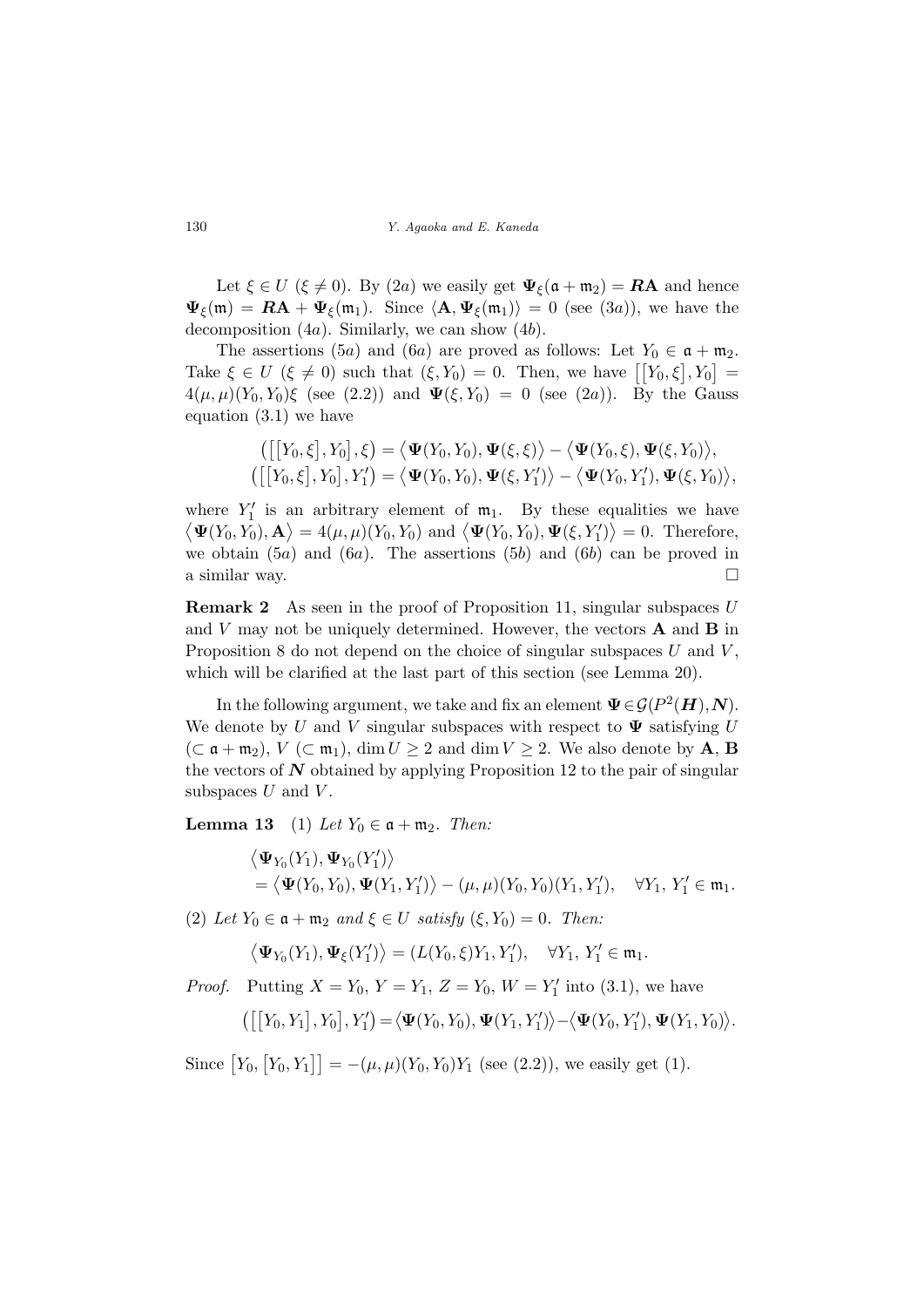Similarly, putting  $X = \xi$ ,  $Y = Y_1$ ,  $Z = Y_0$  and  $W = Y'_1$  into (3.1), we have

$$
\langle [[\xi,Y_1],Y_0],Y'_1\rangle = \langle \mathbf{\Psi}(\xi,Y_0),\mathbf{\Psi}(Y_1,Y'_1)\rangle - \langle \mathbf{\Psi}(\xi,Y'_1),\mathbf{\Psi}(Y_1,Y_0)\rangle = \langle \mathbf{A},\mathbf{\Psi}(Y_1,Y'_1)\rangle(\xi,Y_0) - \langle \mathbf{\Psi}_{\xi}(Y'_1),\mathbf{\Psi}_{Y_0}(Y_1)\rangle.
$$

Since  $(\xi, Y_0) = 0$ , we have

$$
\langle \mathbf{\Psi}_{\xi}(Y'_1), \mathbf{\Psi}_{Y_0}(Y_1) \rangle = -\big( [\big[\xi, Y_1], Y_0], Y'_1 \big) = (L(Y_0, \xi)Y_1, Y'_1),
$$
 proving (2).

Let  $\xi \in U$  ( $\xi \neq 0$ ). Since dim **Ker**( $\Psi_{\xi}$ ) = 3 (see Proposition 8) and since dim  $\mathfrak{m} = 8$ , we have dim  $\Psi_{\xi}(\mathfrak{m}) = 5$ . Let us denote by  $E_{\xi}$  the one dimensional orthogonal complement of  $\Psi_{\xi}(\mathfrak{m})$  in  $N$ .

**Proposition 14** Set  $C = \langle \mathbf{A}, \mathbf{B} \rangle - (\mu, \mu)$ . Then: (1) Let  $\xi \in U$ . Then:

$$
\langle \mathbf{\Psi}_{\xi}(Y_1), \mathbf{\Psi}_{\xi}(\eta) \rangle = C(\xi, \xi)(Y_1, \eta), \qquad \forall Y_1 \in \mathfrak{m}_1, \ \forall \eta \in V. \tag{4.1}
$$

(2) The inequality  $0 < C \leq 3(\mu, \mu)$  holds. The vectors **A** and **B** are linearly independent if  $C \neq 3(\mu, \mu)$  and  $\mathbf{A} = \mathbf{B}$  if  $C = 3(\mu, \mu)$ .

(3) Let  $\xi \in U$  ( $\xi \neq 0$ ). Then,  $\Psi_{Y_0}(\mathfrak{m}_1) \subset E_{\xi} + \Psi_{\xi}(\mathfrak{m}_1)$ ,  $\forall Y_0 \in \mathfrak{a} + \mathfrak{m}_2$ . (4) If  $C \neq 3(\mu, \mu)$ , then:

$$
\Psi_{Y_0}(\mathfrak{m}_1) = \Psi_{\xi}(\mathfrak{m}_1), \qquad \forall Y_0 \in \mathfrak{a} + \mathfrak{m}_2 \ (Y_0 \neq 0), \ \forall \xi \in U \ (\xi \neq 0);
$$
\n(4.2)

 $\Psi(Y_0, Y_0) \in \mathbf{RA} + \mathbf{RB}, \qquad \forall Y_0 \in \mathfrak{a} + \mathfrak{m}_2;$  (4.3)

$$
\mathbf{\Psi}(Y_1, Y_1) \in \mathbf{RA} + \mathbf{RB}, \qquad \forall Y_1 \in \mathfrak{m}_1. \tag{4.4}
$$

*Proof.* Put  $Y_0 = \xi$  and  $Y'_1 = \eta$  into Lemma 13 (1). Then, since  $\Psi(\xi, \xi) =$  $(\xi, \xi)$ **A** and  $\Psi(Y_1, \eta) = (Y_1, \eta)$ **B**, we get (4.1).

In view of Proposition 12 (1), we easily have  $\langle \mathbf{A}, \mathbf{B} \rangle \le 4(\mu, \mu)$  and hence  $C \leq 3(\mu, \mu)$ . Further, by putting  $Y_1 = \eta \ (\neq 0)$  into (4.1) we know  $C > 0$ , because  $\Psi_{\xi}(\eta) \neq 0$  (see Proposition 9). This shows  $\langle \mathbf{A}, \mathbf{B} \rangle > (\mu, \mu)$ . Therefore, **A** and **B** are linearly independent if  $\langle \mathbf{A}, \mathbf{B} \rangle \neq 4(\mu, \mu)$ , i.e.,  $C \neq$  $3(\mu, \mu)$ . It is easy to see that if  $C = 3(\mu, \mu)$ , i.e.,  $\langle \mathbf{A}, \mathbf{B} \rangle = 4(\mu, \mu)$ , then  $A = B$ .

We next prove (3). Let  $\xi \in U$  ( $\xi \neq 0$ ). By Proposition 12 (4*a*) we know that the orthogonal complement of **RA** in N is given by  $E_{\xi} + \Psi_{\xi}(\mathfrak{m}_1)$ .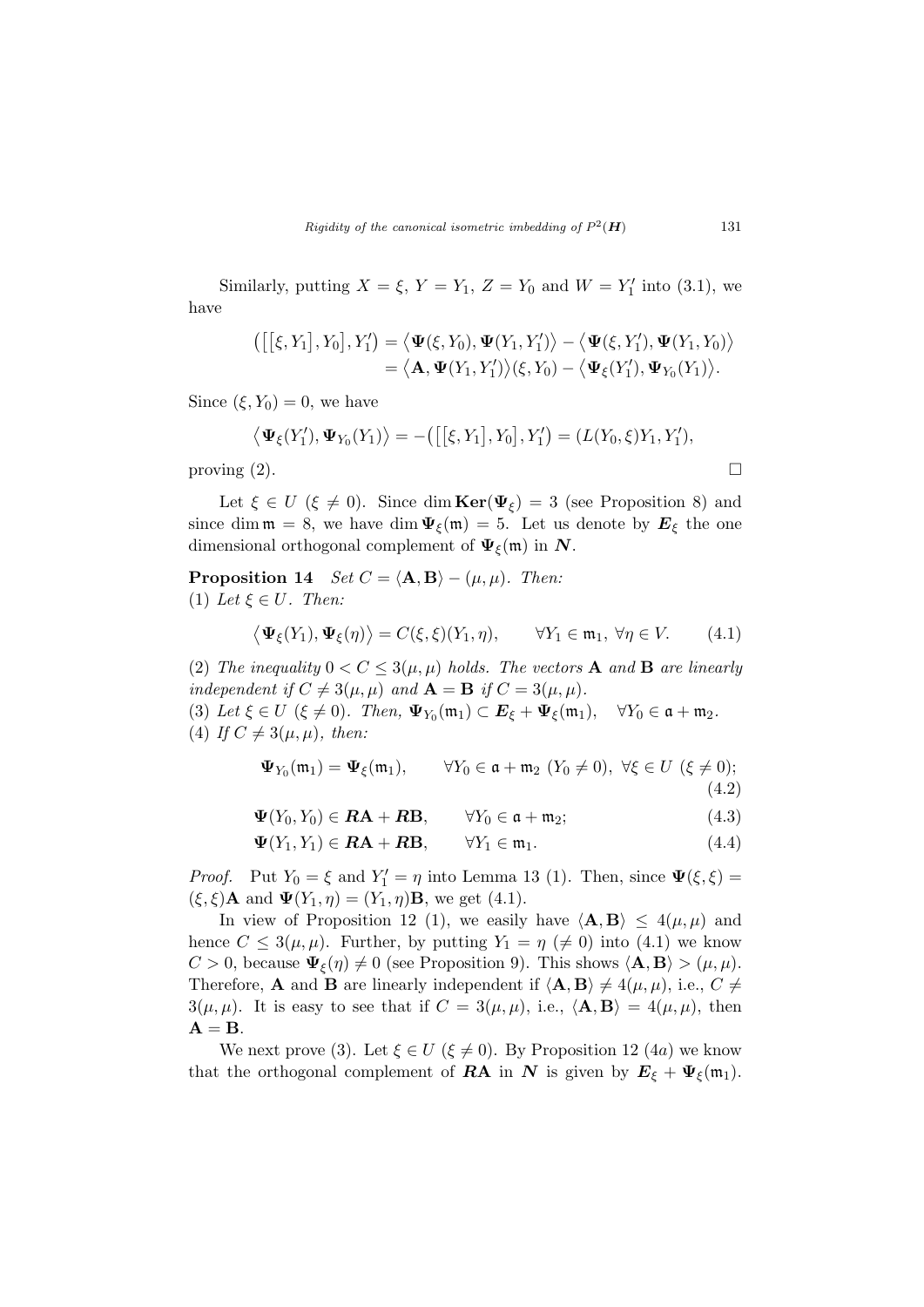Hence, by Proposition 12 (3*a*), we have  $\Psi_{Y_0}(\mathfrak{m}_1) \subset E_{\xi} + \Psi_{\xi}(\mathfrak{m}_1)$  for any  $Y_0 \in \mathfrak{a} + \mathfrak{m}_2.$ 

Finally, we prove (4). Since  $C \neq 3(\mu, \mu)$ , the subspace  $\mathbf{RA} + \mathbf{RB}$  forms a 2-dimensional subspace of N. Let  $Y_0 \in \mathfrak{a} + \mathfrak{m}_2$   $(Y_0 \neq 0)$ . Then, by Proposition 12 (3*a*) we know that  $\Psi_{Y_0}(\mathfrak{m}_1)$  coincides with the orthogonal complement of  $\pmb{R}\pmb{\Lambda}+\pmb{R}\pmb{\mathrm{B}}$  in  $\pmb{N}$ . (Recall that  $\dim\Psi_{Y_0}(\mathfrak{m}_1)=4$  and  $\dim\pmb{N}=2$ 6.) Let  $\xi \in U$  ( $\xi \neq 0$ ). Since  $\Psi_{\xi}(\mathfrak{m}_1)$  is also an orthogonal complement of  $\mathbf{RA} + \mathbf{RB}$ , it follows that  $\Psi_{\xi}(\mathfrak{m}_1) = \Psi_{Y_0}(\mathfrak{m}_1)$ . If we take  $\xi \in U$  ( $\xi \neq 0$ ) satisfying  $(\xi, Y_0) = 0$ , then by Proposition 12 (6a) we obtain  $\Psi(Y_0, Y_0) \in$  $\mathbf{RA} + \mathbf{RB}$ . Similarly, we can prove  $\Psi(Y_1, Y_1) \in \mathbf{RA} + \mathbf{RB}$  for any  $Y_1 \in \mathfrak{m}_1$ , completing the proof of  $(4)$ .

Let  $Y_0 \in \mathfrak{a} + \mathfrak{m}_2$  and  $\xi \in U$  ( $\xi \neq 0$ ). Define a linear mapping  $\mathbf{\Theta}_{Y_0,\xi}$ :  $\mathfrak{m}_1 \longrightarrow N$  by

$$
\mathbf{\Theta}_{Y_0,\xi}(Y_1) = \mathbf{\Psi}_{Y_0}(Y_1) + \frac{1}{C(\xi,\xi)} \mathbf{\Psi}_{\xi}(L(\xi,Y_0)Y_1), \quad Y_1 \in \mathfrak{m}_1. \tag{4.5}
$$

Then, we have

**Proposition 15** Let  $Y_0 \in \mathfrak{a} + \mathfrak{m}_2$ ,  $\xi \in U$  ( $\xi \neq 0$ ) and  $Y_1 \in \mathfrak{m}_1$ . Assume that  $(\xi, Y_0) = 0$  and  $L(\xi, Y_0)Y_1 \in V$ . Then:

(1)  $\mathbf{\Theta}_{Y_0,\xi}(Y_1) \in \mathbf{E}_{\xi}$ . More strongly, if  $C \neq 3(\mu,\mu)$ , then  $\mathbf{\Theta}_{Y_0,\xi}(Y_1) = 0$ .  $(1) \ \mathbf{\Theta}_{Y_0,\xi}(Y_1) \in E_{\xi}$ <br>  $(2) \ |\mathbf{\Theta}_{Y_0,\xi}(Y_1)|^2 = \langle$  $\Psi(Y_0,Y_0), \Psi(Y_1,Y_1)$  $\mathbf{C}$  $-(\mu,\mu)$  $\{1+(\mu,\mu)/C\}$   $(Y_0, Y_0)(Y_1, Y_1)$ .

*Proof.* By Proposition 14 (3) we know that  $\mathbf{\Theta}_{Y_0,\xi}(Y_1) \in \mathbf{E}_{\xi} + \Psi_{\xi}(\mathfrak{m}_1)$ . Here, we note that  $\langle E_{\xi}, \Psi_{\xi}(\mathfrak{m}_1)\rangle = 0$ , because  $E_{\xi}$  is orthogonal to  $\Psi_{\xi}(\mathfrak{m})$ . Let  $Y_1' \in \mathfrak{m}_1$ . Then, by Lemma 13 (2), Proposition 14 (1) and Proposition 3 (2) we have

$$
\langle \mathbf{\Theta}_{Y_0,\xi}(Y_1), \mathbf{\Psi}_{\xi}(Y'_1) \rangle
$$
  
=  $\langle \mathbf{\Psi}_{Y_0}(Y_1), \mathbf{\Psi}_{\xi}(Y'_1) \rangle + \frac{1}{C(\xi,\xi)} \langle \mathbf{\Psi}_{\xi}(L(\xi,Y_0)Y_1), \mathbf{\Psi}_{\xi}(Y'_1) \rangle$   
=  $(L(Y_0,\xi)Y_1, Y'_1) + (L(\xi,Y_0)Y_1, Y'_1)$   
= 0,

proving  $\big\langle \mathbf{\Theta}_{Y_0,\xi}(Y_1),\mathbf{\Psi}_\xi(\mathfrak{m}_1)\big\rangle$ ® = 0. This implies that  $\mathbf{\Theta}_{Y_0,\xi}(Y_1) \in \mathbf{E}_{\xi}$ . In the case where  $C \neq 3(\mu, \mu)$ , we have  $\mathbf{\Theta}_{Y_0, \xi}(Y_1) \in \Psi_{Y_0}(\mathfrak{m}_1) + \Psi_{\xi}(\mathfrak{m}_1) = \Psi_{\xi}(\mathfrak{m}_1)$ (see (4.2)), which proves  $\mathbf{\Theta}_{Y_0,\xi}(Y_1)=0$ . ®

(4.2)), which proves  $\mathbf{\Theta}_{Y_0,\xi}(Y_1) = 0$ .<br>Next, we show (2). By Lemma 13 and by the equality  $\langle \mathbf{\Theta}_{Y_0,\xi}(Y_1), \mathbf{\Psi}_{\xi}(\mathfrak{m}_1) \rangle$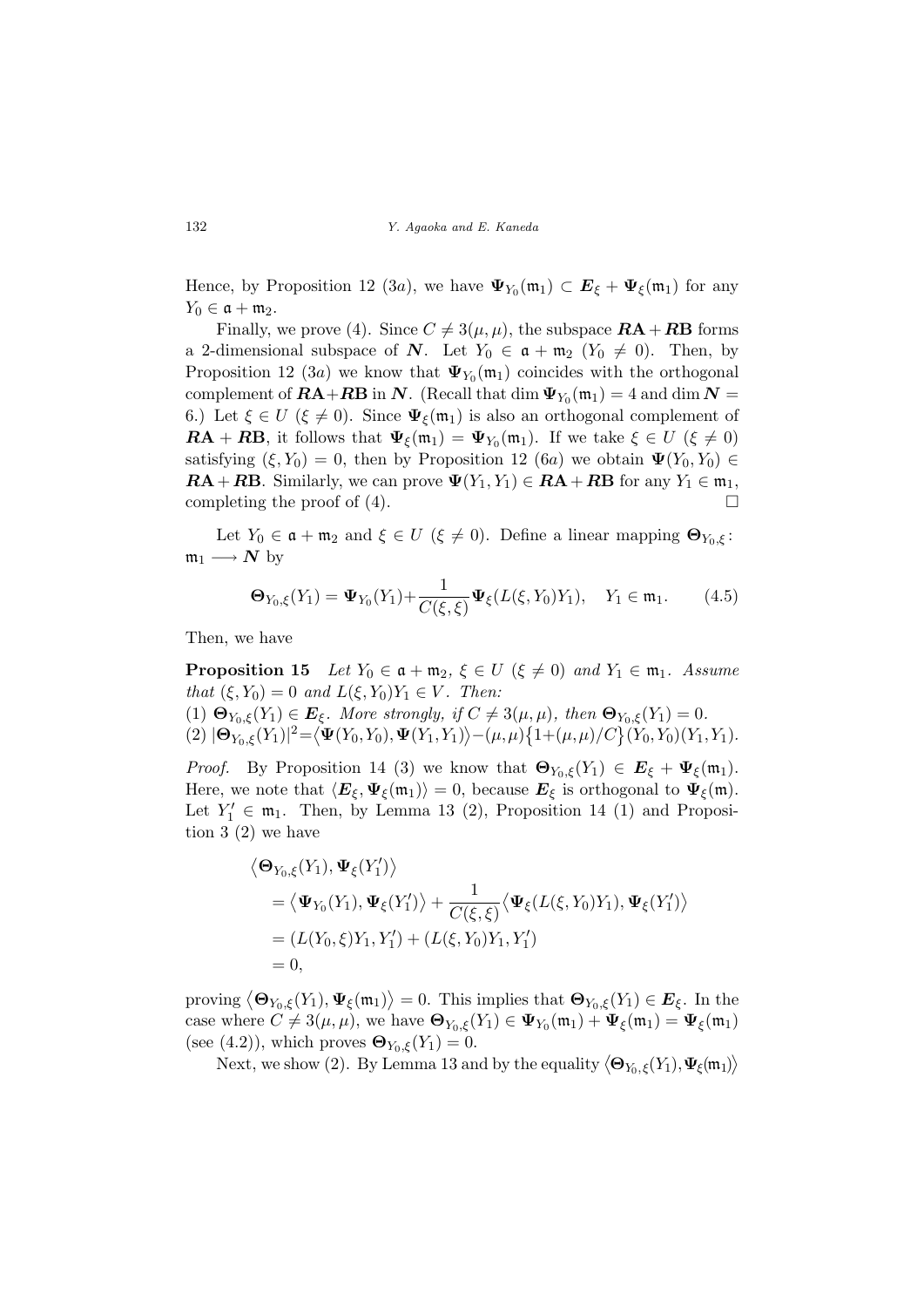$= 0$ , we have

$$
\langle \mathbf{\Theta}_{Y_0,\xi}(Y_1), \mathbf{\Theta}_{Y_0,\xi}(Y_1) \rangle
$$
  
=  $\langle \mathbf{\Theta}_{Y_0,\xi}(Y_1), \mathbf{\Psi}_{Y_0}(Y_1) \rangle$   
=  $\langle \mathbf{\Psi}_{Y_0}(Y_1), \mathbf{\Psi}_{Y_0}(Y_1) \rangle + \frac{1}{C(\xi,\xi)} \langle \mathbf{\Psi}_{\xi}(L(\xi,Y_0)Y_1), \mathbf{\Psi}_{Y_0}(Y_1) \rangle$   
=  $\langle \mathbf{\Psi}(Y_0,Y_0), \mathbf{\Psi}(Y_1,Y_1) \rangle - (\mu, \mu)(Y_0,Y_0)(Y_1,Y_1) + \frac{1}{C(\xi,\xi)} (L(\xi,Y_0)Y_1, L(Y_0,\xi)Y).$ 

On the other hand, by Proposition 3 we have

$$
(L(\xi, Y_0)Y_1, L(Y_0, \xi)Y_1) = (L(\xi, Y_0)L(\xi, Y_0)Y_1, Y_1)
$$
  
= 
$$
-(L(Y_0, \xi)L(\xi, Y_0)Y_1, Y_1)
$$
  
= 
$$
-(\mu, \mu)^2(\xi, \xi)(Y_0, Y_0)(Y_1, Y_1).
$$

Therefore, we get the assertion (2).  $\Box$ 

With these preparations we begin with the proof Theorem 6. First, we consider the case dim  $V = 2$ .

**Lemma 16** Assume that dim  $V = 2$ . Then,  $C \neq 3(\mu, \mu)$ . Accordingly, the vectors **A** and **B**  $\in$  **N** are linearly independent.

*Proof.* Take non-zero elements  $\xi$ ,  $\xi' \in U$  satisfying  $(\xi, \xi') = 0$ . Then, by Proposition 3 (2) it follows that  $L(\xi, \xi') = -L(\xi', \xi)$  and  $L(\xi, \xi')$  gives an isomorphism of  $\mathfrak{m}_1$  onto itself. Let  $Y_1 \in L(\xi, \xi')V$ . Then, by Proposition 3 (2b) we have  $L(\xi, \xi')Y_1 \in V$ . Hence, by Proposition 15 (1) we have  $\Theta_{\xi',\xi}(Y_1) \in E_{\xi}$ . Since dim  $L(\xi,\xi')V = \dim V = 2$  and dim  $E_{\xi} = 1$ , it is possible to take a non-zero element  $Y_1 \in L(\xi, \xi')V$  satisfying  $\Theta_{\xi', \xi}(Y_1) = 0$ . Therefore, by Proposition 15 (2) and Proposition 12 (2*a*) we have

$$
0 = |\mathbf{\Theta}_{\xi',\xi}(Y_1)|^2
$$
  
=  $[\langle \mathbf{\Psi}(Y_1,Y_1), \mathbf{A} \rangle - (\mu,\mu)\{1+(\mu,\mu)/C\}(Y_1,Y_1)](\xi',\xi').$ 

Since  $(\xi', \xi') \neq 0$ , we have

$$
\langle \mathbf{\Psi}(Y_1, Y_1), \mathbf{A} \rangle = (\mu, \mu) \{ 1 + (\mu, \mu) / C \} (Y_1, Y_1). \tag{4.6}
$$

Now, we suppose the case  $C = 3(\mu, \mu)$ . Then, by (4.6) we have  $\Psi(Y_1,Y_1),\mathbf{A}\rangle=\frac{4}{3}$  $\frac{4}{3}(\mu,\mu)(Y_1,Y_1)$ . On the other hand, by Proposition 12 (5*b*)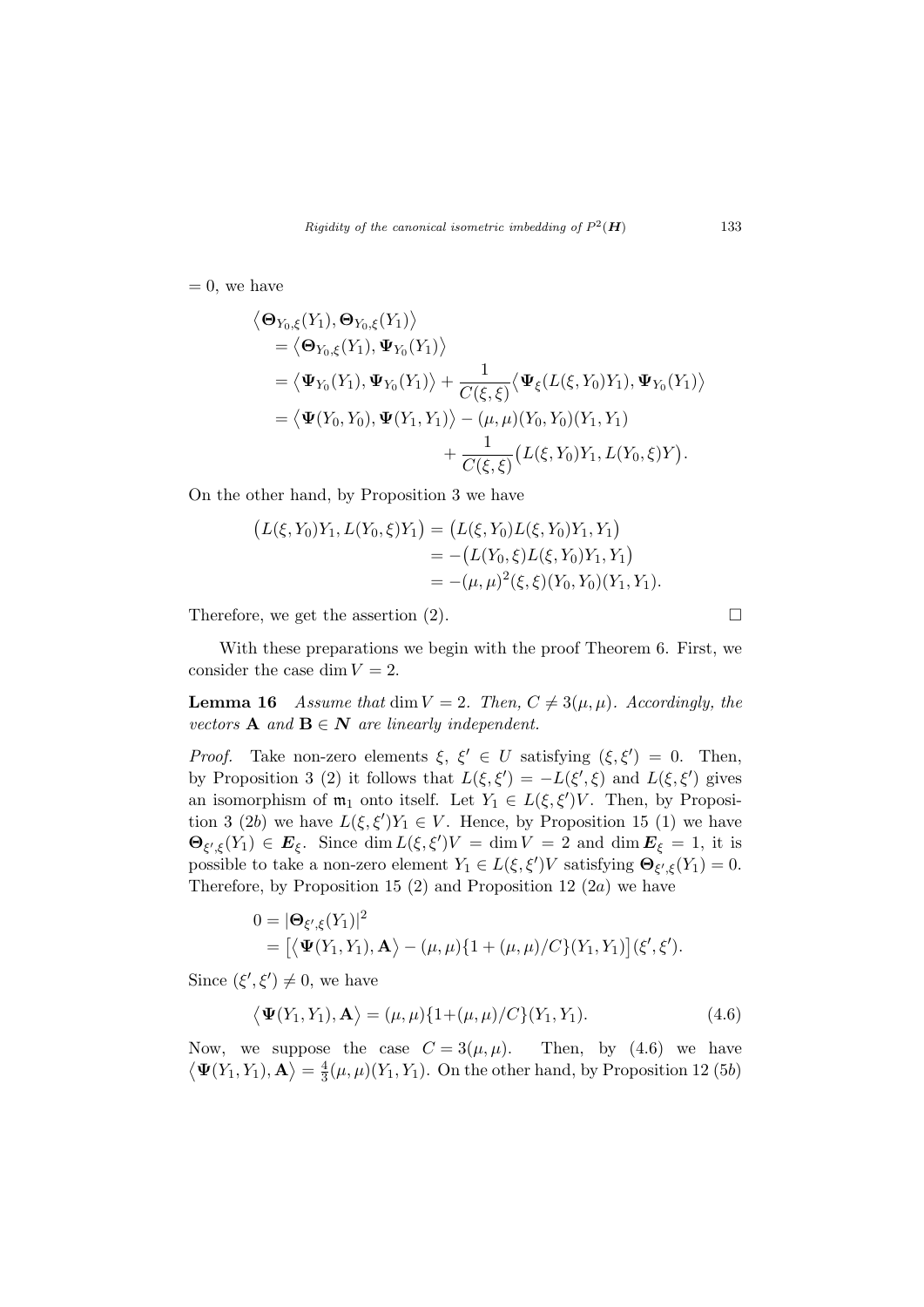we have  $\langle \mathbf{\Psi}(Y_1, Y_1), \mathbf{A} \rangle$ ®  $= 4(\mu, \mu)(Y_1, Y_1)$ , because  $\mathbf{A} = \mathbf{B}$  in case  $C =$  $3(\mu, \mu)$  (see Proposition 14 (2)). Hence, we have  $(Y_1, Y_1) = 0$ , which contradicts the assumption  $Y_1 \neq 0$ . Therefore, we have  $C \neq 3(\mu, \mu)$  and hence A and B are linearly independent.

**Lemma 17** Assume that  $\dim V = 2$ . Then, V can be extended to a 3-dimensional singular subspace contained in  $m_1$ , i.e., there is a singular subspace  $\widehat{V}$  (⊂ m<sub>1</sub>) such that  $V \subset \widehat{V}$  and dim  $\widehat{V} = 3$ .

*Proof.* Let  $\mathbf{F} \in \mathbf{RA} + \mathbf{RB}$  be a unit vector which is orthogonal to  $\mathbf{B}$ . *Then,* for any  $\eta \in V$  we have  $\langle \mathbf{F}, \Psi_{\eta}(\mathfrak{m}) \rangle = 0$ , because  $\langle \mathbf{F}, \Psi_{\eta}(\mathfrak{m}) \rangle =$  $\mathbf{F}, \mathbf{RB} + \mathbf{\Psi}_{\eta}(\mathfrak{a} + \mathfrak{m}_2) \rangle = 0$  (see Proposition 12 (4b) and (3b)).

Now, define a symmetric bilinear form  $\chi$  on  $\mathfrak{m}_1$  by setting

 $\chi(Y_1, Y_1') = \langle \mathbf{\Psi}(Y_1, Y_1'), \mathbf{F} \rangle$  $\rangle, \qquad Y_1, Y_1' \in \mathfrak{m}_1.$ 

Since  $\Psi(Y_1, Y_1') \in \mathbf{RB} + \mathbf{RF}$  (see Proposition 14 (4)) and  $\langle \Psi(Y_1, Y_1'), \mathbf{B} \rangle$ ® =  $\langle \mathbf{B}, \mathbf{B} \rangle(Y_1, Y_1')$  for  $Y_1, Y_1' \in \mathfrak{m}_1$  (see Proposition 12 (5)), we have

$$
\mathbf{\Psi}(Y_1, Y_1') = (Y_1, Y_1')\mathbf{B} + \chi(Y_1, Y_1')\mathbf{F}, \qquad Y_1, Y_1' \in \mathfrak{m}_1. \tag{4.7}
$$

Let  $V^{\perp}$  be the orthogonal complement of V in  $\mathfrak{m}_1$ . Then, we have dim  $V^{\perp}$  = 2. (Recall that dim  $m_1 = 4$  and dim  $V = 2$ .) Let  $\{Y_1, Y'_1\}$  be an orthonormal basis of  $V^{\perp}$ . Then, putting  $X = Z = Y_1$  and  $Y = W = Y'_1$  into the Gauss equation (3.1), we have

$$
\begin{aligned}\n\left(\left[\left[Y_1, Y_1'\right], Y_1\right], Y_1'\right) &= \langle \mathbf{B}, \mathbf{B} \rangle (Y_1, Y_1)(Y_1', Y_1') \\
&\quad + \chi(Y_1, Y_1)\chi(Y_1', Y_1') - \chi(Y_1, Y_1')\chi(Y_1', Y_1).\n\end{aligned}
$$

Since  $\left( \left[ Y_{1}, Y_{1}' \right] \right)$ ¤  $, Y_1$  $], Y'_1$ ¢  $= \langle \mathbf{B}, \mathbf{B} \rangle (Y_1, Y_1)(Y_1', Y_1')$  (see (2.2)), we have

$$
\chi(Y_1, Y_1)\chi(Y_1', Y_1') - \chi(Y_1, Y_1')\chi(Y_1', Y_1) = 0.
$$

This implies that  $\chi$  is degenerate on  $V^{\perp}$ . Therefore, there is a non-zero This implies that  $\chi$  is degenerate on  $V$ . Therefore, there<br>vector  $\zeta \in V^{\perp}$  such that  $\chi(\zeta, V^{\perp}) = 0$ , i.e.,  $\langle \mathbf{F}, \Psi_{\zeta}(V^{\perp}) \rangle = 0$ .

Let us show that the subspace  $\hat{V} = R\zeta + V$  (⊂ m<sub>1</sub>) is singular with Let us show that the subspace  $v = \mathbf{R}\zeta + v$  ( $\zeta$  m<sub>1</sub>) is singular with<br>respect to  $\Psi$ . Note that  $\langle \mathbf{F}, \Psi_{\zeta}(\mathfrak{a} + \mathfrak{m}_2) \rangle = 0$  (see Proposition 12 (3b)). Then, since  $\mathfrak{m} = \mathfrak{a} + \mathfrak{m}_2 + V + V^{\perp}$  and  $\Psi_{\zeta}(V) \subset \mathbb{R}$ B, it follows that

$$
\langle \mathbf{F}, \mathbf{\Psi}_{\zeta}(\mathfrak{m}) \rangle = \langle \mathbf{F}, \mathbf{\Psi}_{\zeta}(\mathfrak{a} + \mathfrak{m}_2) + \mathbf{\Psi}_{\zeta}(V) + \mathbf{\Psi}_{\zeta}(V^{\perp}) \rangle
$$
  

$$
\subset 0 + \langle \mathbf{F}, \mathbf{RB} \rangle + 0 = 0.
$$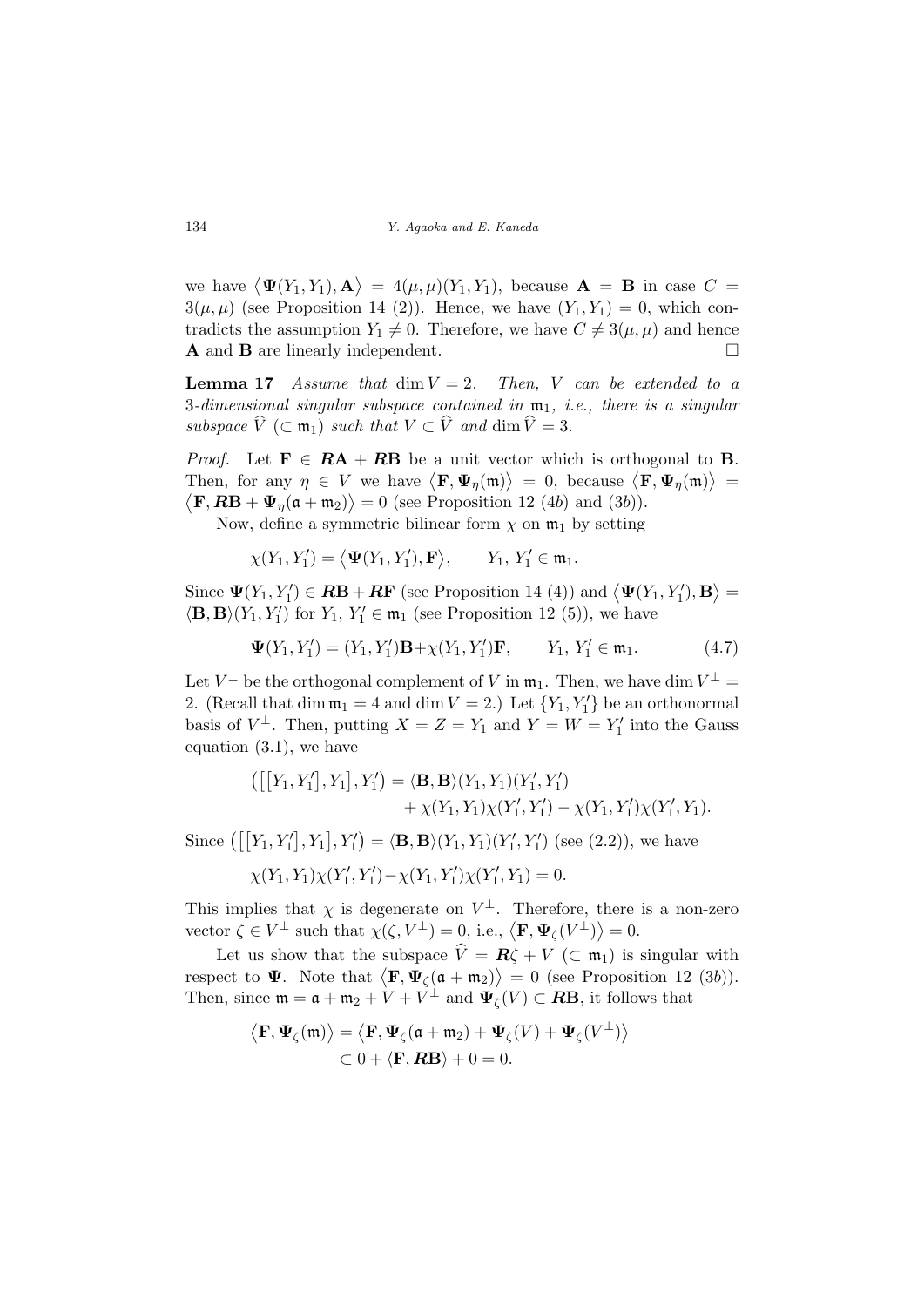Hence, we have  $\langle \mathbf{F}, \mathbf{\Psi}_{a\zeta+\eta}(\mathfrak{m})\rangle$ ®  $= 0$  for any  $a \in \mathbf{R}$  and  $\eta \in V$ . Consequently,  $\Psi_{a\zeta+\eta}(\mathfrak{m})\neq N$ , which implies that  $a\zeta+\eta\in \widehat{V}$  is singular with respect to  $\Psi$ .  $\Box$ 

Now, we assume that dim  $V = 2$  and denote by  $\hat{V}$  be the singular subspace stated in the above lemma. Let  $\widehat{A}$  and  $\widehat{B}$  be the vectors obtained by applying Proposition 12 to the pair of singular subspaces U and  $\hat{V}$ . Then, by Proposition 12 (2) we can easily see that  $\hat{A} = A$  and  $\hat{B} = B$ . Therefore, we know that all the statements in Proposition 12 and hence the arguments developed after Proposition 12 are also true if we simply replace V by  $\hat{V}$ . Accordingly, without loss of generality we can assume that dim  $V \geq 3$ .

Lemma 18  $\mathbf{\Psi}(Y_0,Y_0),\mathbf{B}$ ®  $=(\mu, \mu)\{1+(\mu, \mu)/C\}(Y_0, Y_0), \quad \forall Y_0 \in \mathfrak{a}+\mathfrak{m}_2.$ 

*Proof.* As in the proof of Lemma 16, we can prove that  $C \neq 3(\mu, \mu)$ . Let  $Y_0 \in \mathfrak{a} + \mathfrak{m}_2 \ (Y_0 \neq 0)$ . Take  $\xi \in U \ (\xi \neq 0)$  such that  $(\xi, Y_0) = 0$ , which is possible because dim  $U \geq 2$ . Then, by Proposition 3 (2) it follows that  $L(\xi, Y_0) = -L(Y_0, \xi)$  and that the map  $L(\xi, Y_0)$  gives an isomorphism of  $\mathfrak{m}_1$ onto itself. Now, take  $\eta \in V$  ( $\eta \neq 0$ ) such that  $L(\xi, Y_0)\eta \in V$ . This is also possible because dim  $L(\xi, Y_0)V = \dim V \geq 3$  and  $\dim(V \cap L(\xi, Y_0)V) \geq 2$ . (Note that dim  $m_1 = 4$ .) Then, by Proposition 15 and Proposition 12 (2b) we have

$$
0 = |\mathbf{\Theta}_{Y_0,\xi}(\eta)|^2
$$
  
=  $[\langle \mathbf{\Psi}(Y_0,Y_0),\mathbf{B}\rangle - (\mu,\mu)\{1+(\mu,\mu)/C\}(Y_0,Y_0)](\eta,\eta).$ 

Since  $(\eta, \eta) \neq 0$ , we get the lemma.

Lemma 19  $C = (\mu, \mu)$ , *i.e.*,  $\langle \mathbf{A}, \mathbf{B} \rangle = 2(\mu, \mu)$ .

*Proof.* Take  $\xi \in U$  ( $\xi \neq 0$ ). Then, by Lemma 18 and  $\Psi(\xi, \xi) = (\xi, \xi) \mathbf{A}$ (see Proposition 12 (2a)), we have  $\langle \mathbf{A}, \mathbf{B} \rangle = (\mu, \mu) \{1 + (\mu, \mu)/C\}$ . Since  $C = \langle \mathbf{A}, \mathbf{B} \rangle - (\mu, \mu)$ , we easily have  $C^2 = (\mu, \mu)^2$ . Moreover, since  $C > 0$ (see Proposition 14 (2)), it follows that  $C = (\mu, \mu)$ , i.e.,  $\langle \mathbf{A}, \mathbf{B} \rangle = 2(\mu, \mu)$ .  $\Box$ 

Now, we show

Lemma 20 (1)  $\Psi(Y_0, Y_0') = (Y_0, Y_0')\mathbf{A}, \quad \forall Y_0, Y_0' \in \mathfrak{a} + \mathfrak{m}_2.$ (2)  $\Psi(Y_1, Y_1') = (Y_1, Y_1')\mathbf{B}, \quad \forall Y_1, Y_1' \in \mathfrak{m}_1.$ 

Proof. On account of an elementary fact concerning symmetric bilinear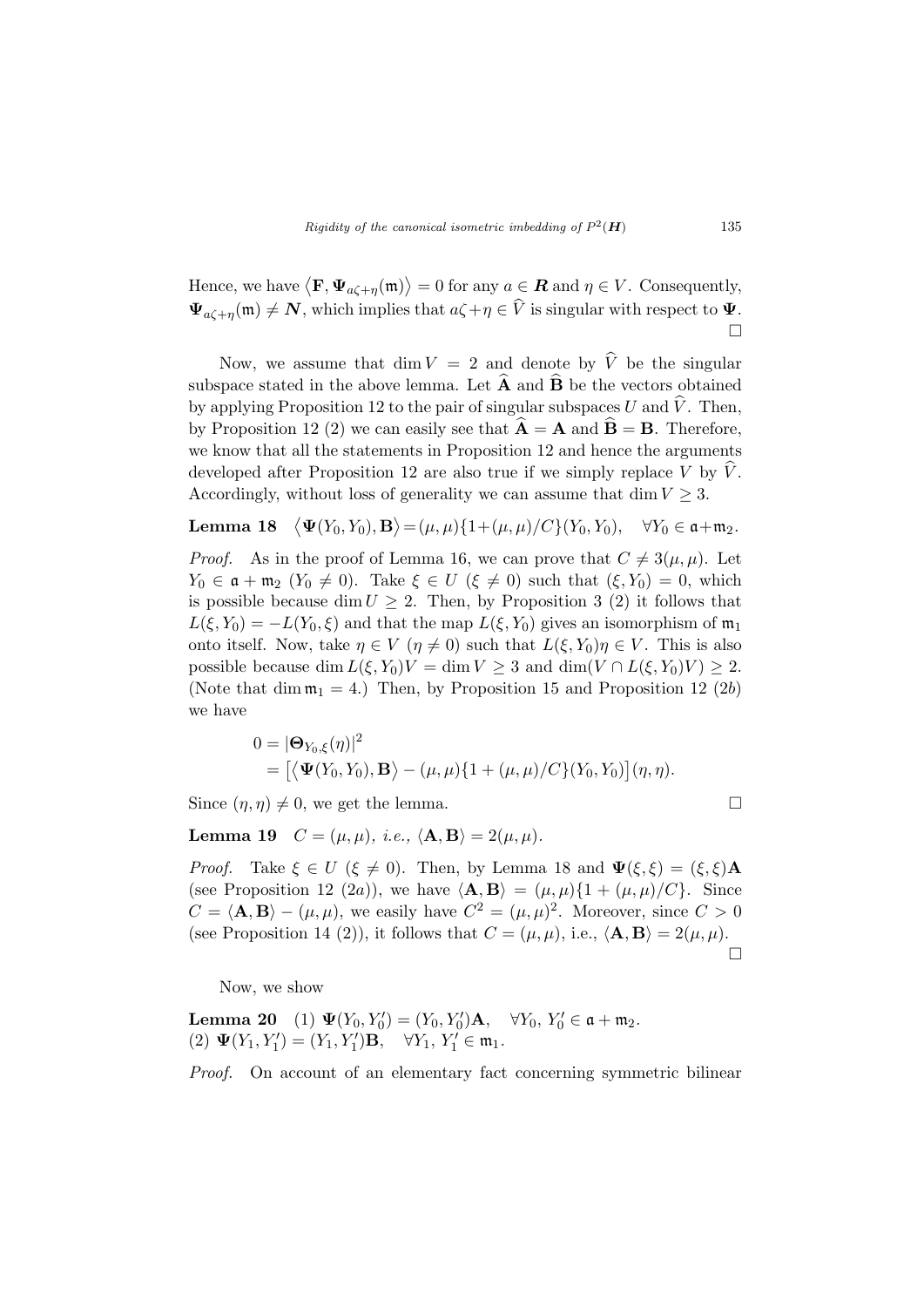forms, we have only to show  $\Psi(Y_0, Y_0) = (Y_0, Y_0) \mathbf{A}$  and  $\Psi(Y_1, Y_1) =$  $(Y_1, Y_1)$ **B** for any  $Y_0 \in \mathfrak{a} + \mathfrak{m}_2$  and  $Y_1 \in \mathfrak{m}_1$ .

Let  $Y_0 \in \mathfrak{a} + \mathfrak{m}_2$ . Then, by Lemma 18 and Lemma 19 we have  $\overline{1}$  $\Psi(Y_0, Y_0), \mathbf{B} \rangle = \langle \mathbf{A}, \mathbf{B} \rangle(Y_0, Y_0)$ . Moreover, by Proposition 12 (1) and (5a)  $\langle \mathbf{\Psi}(T_0, T_0), \mathbf{B} \rangle = \langle \mathbf{A}, \mathbf{B} \rangle (T_0, T_0)$ . Moreover, by Proposition 12 (1) and (5*a*)<br>we have  $\langle \mathbf{\Psi}(Y_0, Y_0), \mathbf{A} \rangle = \langle \mathbf{A}, \mathbf{A} \rangle (Y_0, Y_0)$ . Since  $\mathbf{\Psi}(Y_0, Y_0) \in \mathbf{RA} + \mathbf{RB}$ (see (4.3)), it follows that  $\Psi(Y_0, Y_0) = (Y_0, Y_0) \mathbf{A}$ , which proves (1).

We next prove (2). Let  $Y_1 \in \mathfrak{m}_1 (Y_1 \neq 0)$ . Take elements  $\xi \in U$  ( $\xi \neq 0$ ) we hext prove (2). Let  $I_1 \in \mathfrak{m}_1$  ( $I_1 \neq 0$ ). Take elements  $\xi \in U$  ( $\xi \neq 0$ )<br>and  $\eta \in V$  ( $\eta \neq 0$ ) such that ( $\eta, Y_1$ ) = 0. Set  $Y_0 = [Y_1, [\xi, \eta]]$ . Then, it is and  $\eta \in V$  ( $\eta \neq 0$ ) such that  $(\eta, r_1) = 0$ . Set  $r_0 = [r_1, [s, \eta]]$ . Then, it is<br>easy to see that  $[\xi, \eta] \in \mathfrak{k}_1$  and  $Y_0 \in \mathfrak{a} + \mathfrak{m}_2$  (see (2.1)). Further, we have  $(\xi, Y_0) = 0$  and  $L(\xi, Y_0)Y_1 \in V$ , because

$$
(\xi, Y_0) = (\xi, [Y_1, [\xi, \eta]]) = -([\xi, [\xi, \eta]], Y_1)
$$
  
\n
$$
= (\mu, \mu)(\xi, \xi)(\eta, Y_1) = 0,
$$
  
\n
$$
L(\xi, Y_0)Y_1 = [\xi, [[Y_1, [\xi, \eta]], Y_1]] = (\mu, \mu)(Y_1, Y_1)[\xi, [\xi, \eta]]
$$
  
\n
$$
= -(\mu, \mu)^2(\xi, \xi)(Y_1, Y_1)\eta \in V
$$

(see  $(2.2)$  and  $(2.4)$ ). Thus, by Proposition 15  $(2)$ , Lemma 19 and  $\Psi(Y_0, Y_0) = (Y_0, Y_0) \mathbf{A}$  (see (1)), we have

$$
0 = |\mathbf{\Theta}_{Y_0,\xi}(Y_1)|^2 = [\langle \mathbf{A}, \mathbf{\Psi}(Y_1,Y_1) \rangle - 2(\mu,\mu)(Y_1,Y_1)](Y_0,Y_0).
$$

Here, we note that  $Y_0 \neq 0$ , because  $L(\xi, Y_0)Y_1 \neq 0$ . Hence, by the above Here, we note that  $T_0 \neq 0$ , because  $L(\zeta, T_0)/T_1 \neq 0$ . Hence, by the above<br>equality and Lemma 19, we have  $\langle \Psi(Y_1, Y_1), \mathbf{A} \rangle = \langle \mathbf{B}, \mathbf{A} \rangle(Y_1, Y_1)$ . On equality and Lemma 19, we have  $\langle \mathbf{\Psi}(I_1, I_1), \mathbf{A} \rangle = \langle \mathbf{B}, \mathbf{A} \rangle (I_1, I_1)$ . On<br>the other hand, by Proposition 12 (1) and (5b) we have  $\langle \mathbf{\Psi}(Y_1, Y_1), \mathbf{B} \rangle =$  $\langle \mathbf{B}, \mathbf{B} \rangle (Y_1, Y_1)$ . Consequently, it follows that  $\Psi(Y_1, Y_1) = (Y_1, Y_1) \mathbf{B}$ , because  $\Psi(Y_1, Y_1) \in \mathbf{RA} + \mathbf{RB}$  (see (4.4)). This proves (2).

We are now in a final position of the proof of Theorem 6. Let  $Y_0 \in$  $\mathfrak{a} + \mathfrak{m}_2$  ( $Y_0 \neq 0$ ). Then, by Lemma 20 (1) we have  $\text{Ker}(\Psi_{Y_0}) \supset \{Y'_0 \in$  $\mathfrak{a} + \mathfrak{m}_2 | (Y_0, Y'_0) = 0$ . This shows dim  $\text{Ker}(\Psi_{Y_0}) \geq 3$  and hence  $Y_0$  is singular with respect to  $\Psi$  (see Proposition 9 (1)). Accordingly,  $\mathfrak{a} + \mathfrak{m}_2$  is a singular subspace. Similarly, by Lemma 20 (2) we can show that  $m_1$  is also a singular subspace.

Now, let us put into Proposition 12  $U = \mathfrak{a} + \mathfrak{m}_2$  and  $V = \mathfrak{m}_1$ . Then, by Lemma 20 we know that the vectors  $\bf{A}$  and  $\bf{B}$  are not altered by this change of singular subspaces. Therefore, all the statements in Proposition 12 and the arguments developed after Proposition 12 are also true under our setting  $U = \mathfrak{a} + \mathfrak{m}_2$  and  $V = \mathfrak{m}_1$ . Consequently, by Proposition 12 (1), (2), (3) and Lemma 19 we get the assertion (1) of Theorem 6. We also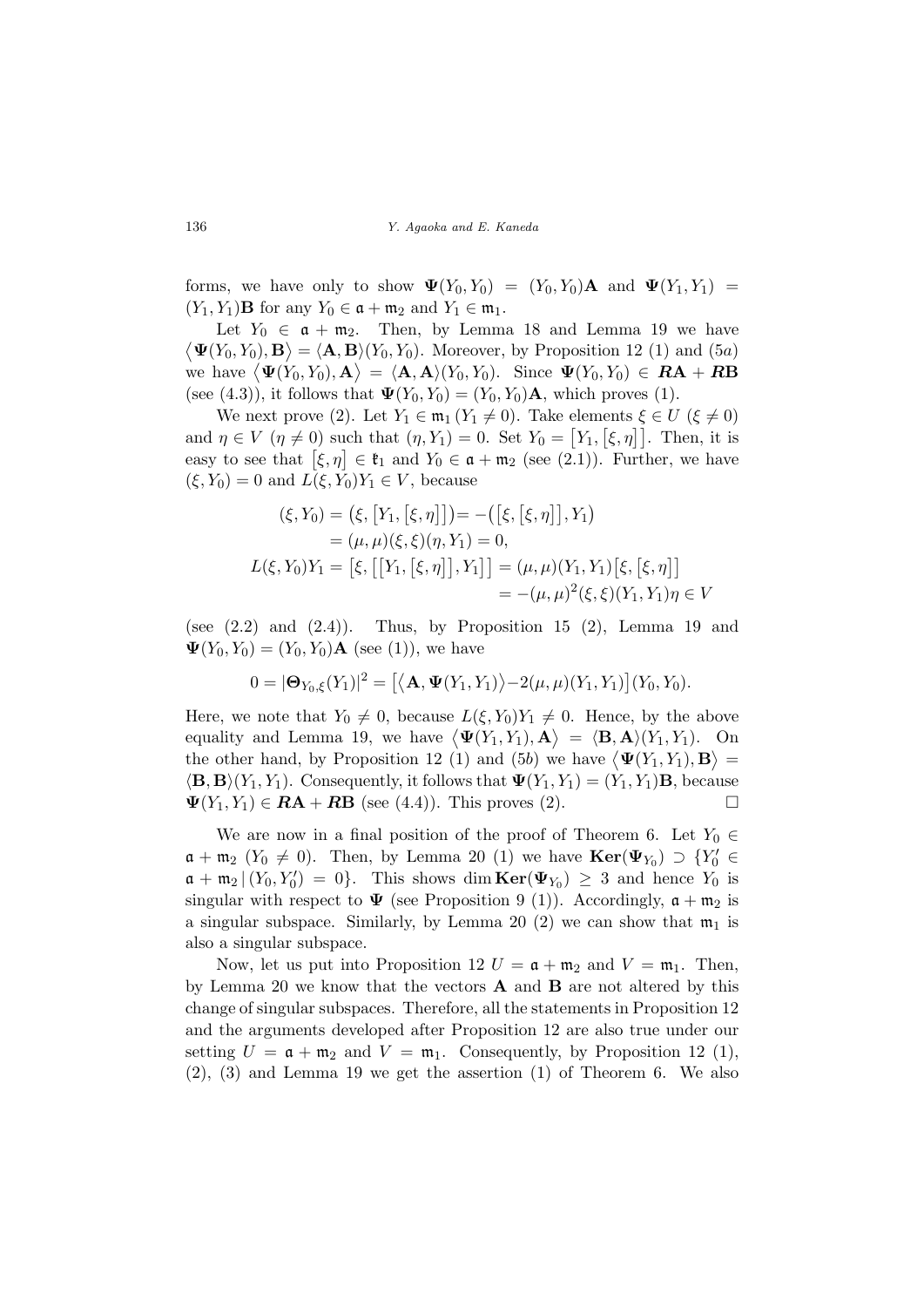obtain by Proposition 14 and  $C = (\mu, \mu)$  (see Lemma 19) the assertion (3) of Theorem 6.

Finally, we prove the assertion (2) of Theorem 6. Let  $Y_2 \in \mathfrak{m}_2$  and  $Y_1 \in \mathfrak{m}_1$ . Then, since  $C \neq 3(\mu, \mu)$  and  $(\mu, Y_2) = 0$ , we have

$$
\mathbf{\Theta}_{Y_2,\mu}(Y_1) = \mathbf{\Psi}_{Y_2}(Y_1) + \frac{1}{(\mu,\mu)^2} \mathbf{\Psi}_{\mu}(L(\mu,Y_2)Y_1) = 0
$$

(see Proposition 15). Here we note that the conditions  $\mu \in U$  and  $L(\mu, Y_2)Y_1 \in V$  in Proposition 15 have no significance, because  $U = \mathfrak{a} + \mathfrak{m}_2$ and  $V = \mathfrak{m}_1$ . Accordingly, we obtain the assertion (2). This completes the proof of Theorem 6.  $\Box$ 

#### References

- [ 1 ] Agaoka Y., *Isometric immersions of SO*(5), J. Math. Kyoto Univ., 24 (1984), 713–724.
- [ 2 ] Agaoka Y. and Kaneda E., On local isometric immersions of Riemannian symmetric spaces, Tôhoku Math. J., 36 (1984), 107-140.
- [ 3 ] Agaoka Y. and Kaneda E., An estimate on the codimension of local isometric imbeddings of compact Lie groups, Hiroshima Math. J., 24 (1994), 77–110.
- [4] Agaoka Y. and Kaneda E., *Local isometric imbeddings of symplectic groups*, Geometriae Dedicata, 71 (1998), 75–82.
- [ 5 ] Agaoka Y. and Kaneda E., Strongly orthogonal subsets in root systems, Hokkaido Math. J., **31** (2002), 107-136.
- [ 6 ] Agaoka Y. and Kaneda E., A lower bound for the curvature invariant  $p(G/K)$  associated with a Riemannian symmetric space  $G/K$ , Hokkaido Math. J., 33 (2004), 153–184.
- [7] Agaoka Y. and Kaneda E., Local isometric imbeddings of  $P^2(H)$  and  $P^2(Cay)$ , Hokkaido Math. J. 33 (2004), 399–412.
- [ 8 ] Agaoka Y. and Kaneda E., Rigidity of the canonical isometric imbedding of the Cayley projective plane  $P^2(Cay)$ , Hokkaido Math. J. 34 (2005), 331-353.
- [ 9 ] Agaoka Y. and Kaneda E., Local isometric imbeddings of Grassmann manifolds, in preparation.
- [ 10 ] Helgason S., Differential Geometry, Lie Groups, and Symmetric Spaces, Academic Press, New York, 1978.
- [11] Kobayashi S., *Isometric imbeddings of compact symmetric spaces*, Tôhoku Math. J. 20 (1968), 21–25.
- [ 12 ] Kobayashi S. and Nomizu K., Foundations of Differential Geometry II, Interscience Publishers, New York, 1969.